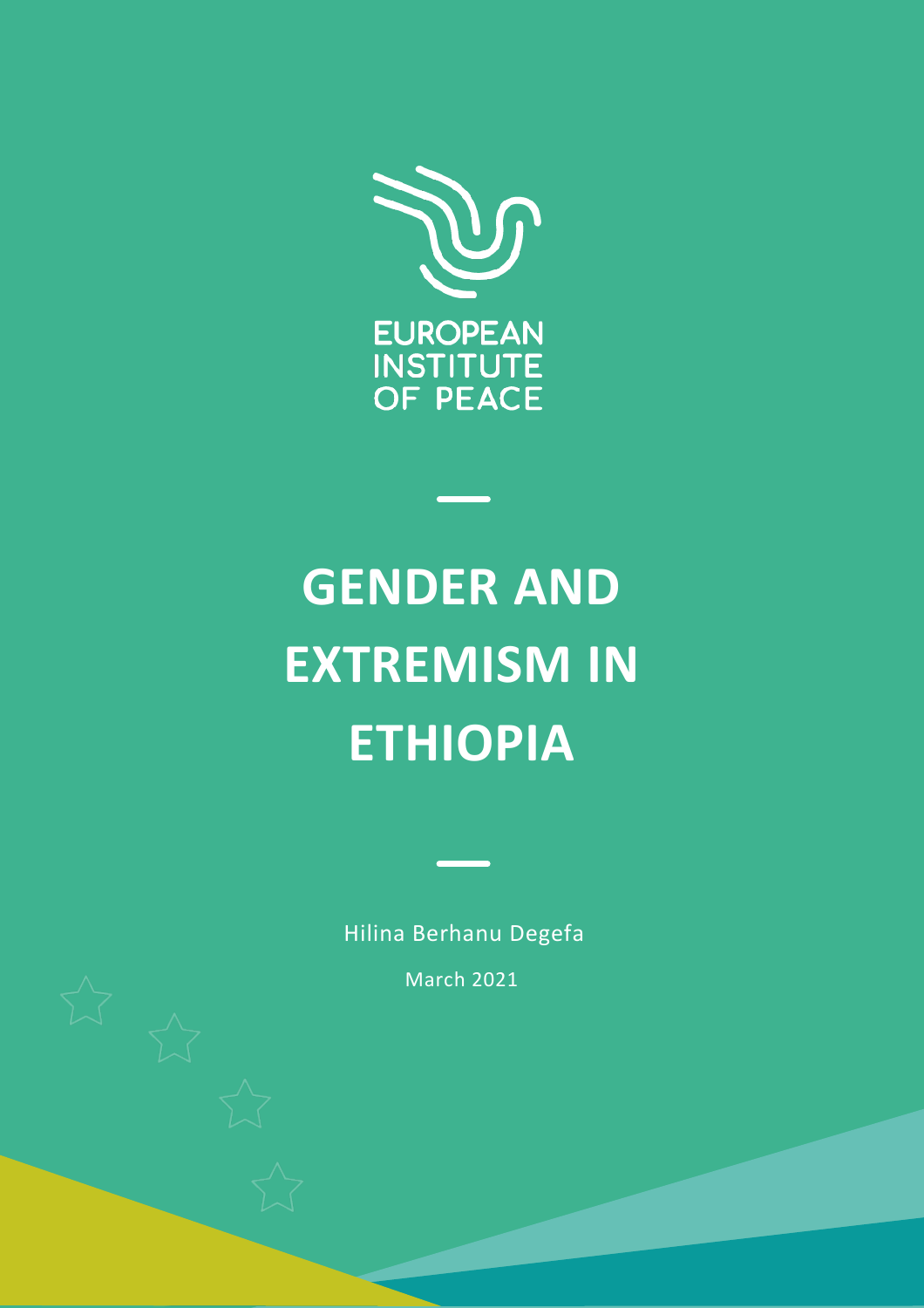### **About the author**

Hilina Berhanu is a gender researcher, consultant, and lecturer with teaching experience at Addis Ababa University, School of Law, and Mekelle University, Department of Gender and Development Studies, among other institutions. She holds an LL.M in Law and Gender from the School of Oriental and African Studies (SOAS), University of London, and an LL.B. from Addis Ababa University, School of Law.

### **About the European Institute of Peace**

The [European Institute of Peace](http://www.eip.org/) is an independent body that partners with European states and the European Union to craft strategic and effective approaches to conflict prevention, resolution, dialogue, and mediation. The Institute's purpose is to protect and improve the lives of people experiencing, at risk of, or recovering from violent conflict. Its work is guided by states that share a common commitment to human rights and to European values in reducing violence and promoting a global peace agenda. The Institute is active in 15 countries in the Middle East, Central Asia, Africa, Latin America and Europe. Since 2017, the Institute has supported countries in the Horn of Africa (Somalia, Kenya, and Ethiopia) to strengthen their approaches to conflict prevention, including through the implementation of national strategies, and engaging government and non-government actors on resolving issues through dialogue, debate, and non-violent action. Funding for this report was provided by the EU.

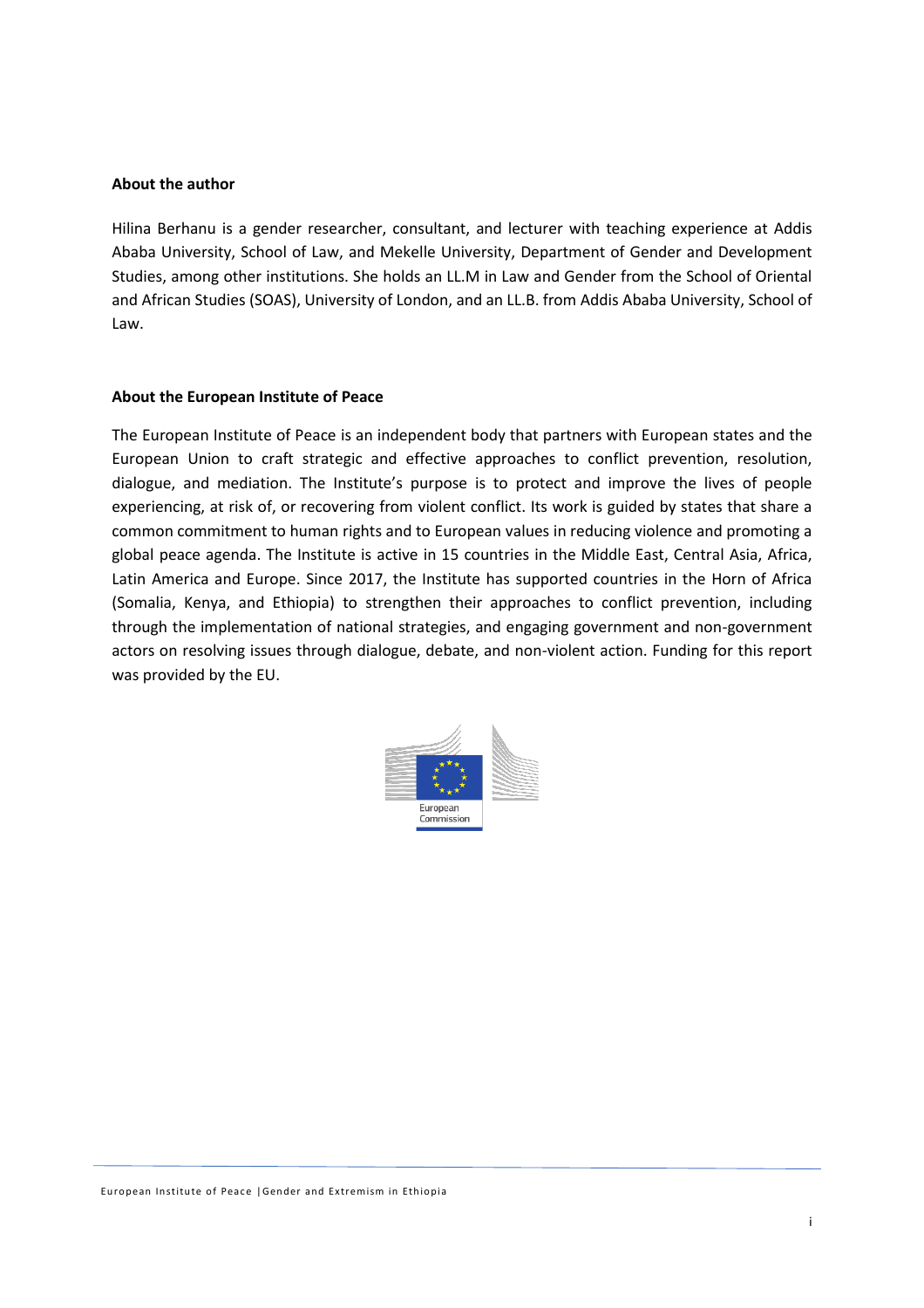# **Contents**

| I.                                                                                                      |  |
|---------------------------------------------------------------------------------------------------------|--|
| А.                                                                                                      |  |
| В.                                                                                                      |  |
| Community Profiling and Oppression by Law Enforcement Targeting Ethnicity or Religious Identity16<br>C. |  |
| Real (perceived) Sense of Victimhood as a Result of Government Action or Inaction  18<br>D.             |  |
| E.                                                                                                      |  |
| н.                                                                                                      |  |
| Α.                                                                                                      |  |
| <b>B.</b>                                                                                               |  |
|                                                                                                         |  |
| The Relationship between Violent Extremism and Violence Against Women and Girls 24                      |  |
|                                                                                                         |  |
| Recommendation: Ways Forward in Effecting Gendered PVE/CVE Responses 27                                 |  |
|                                                                                                         |  |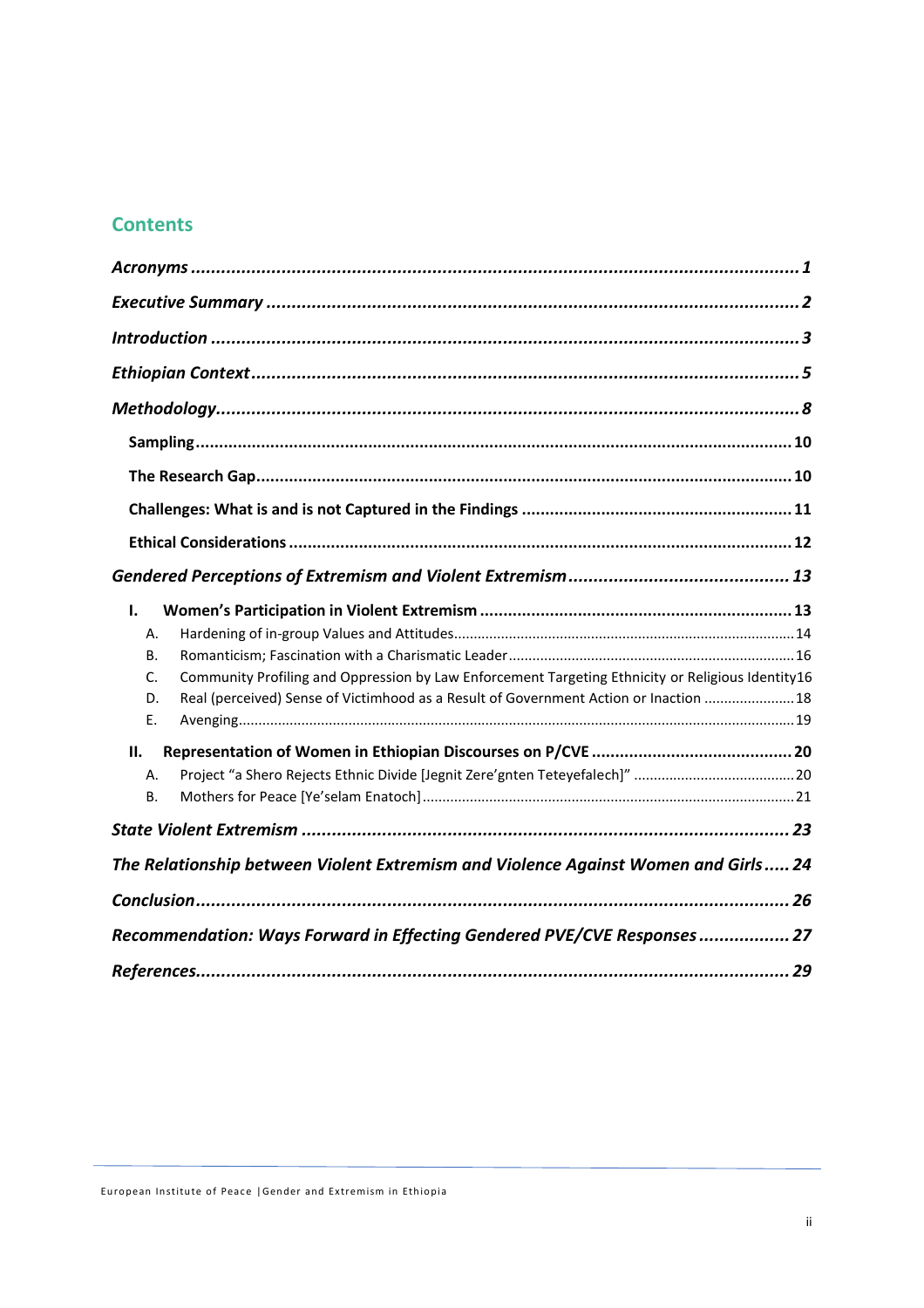# <span id="page-3-0"></span>Acronyms

- **AU** African Union
- **CSO** Civil Society Organisation
- **CVE** Countering Violent Extremism
- **EU** European Union
- **GBV** Gender-Based Violence
- **MoP** Ministry of Peace
- **PVE** Preventing Violent Extremism
- **P/CVE** Umbrella term for strategies and approaches that aim to prevent or counter extremism
- **UN** United Nations
- **VAWG** Violence against women and girls
- **VE** Violent Extremism
- **WPS** Women, Peace and Security agenda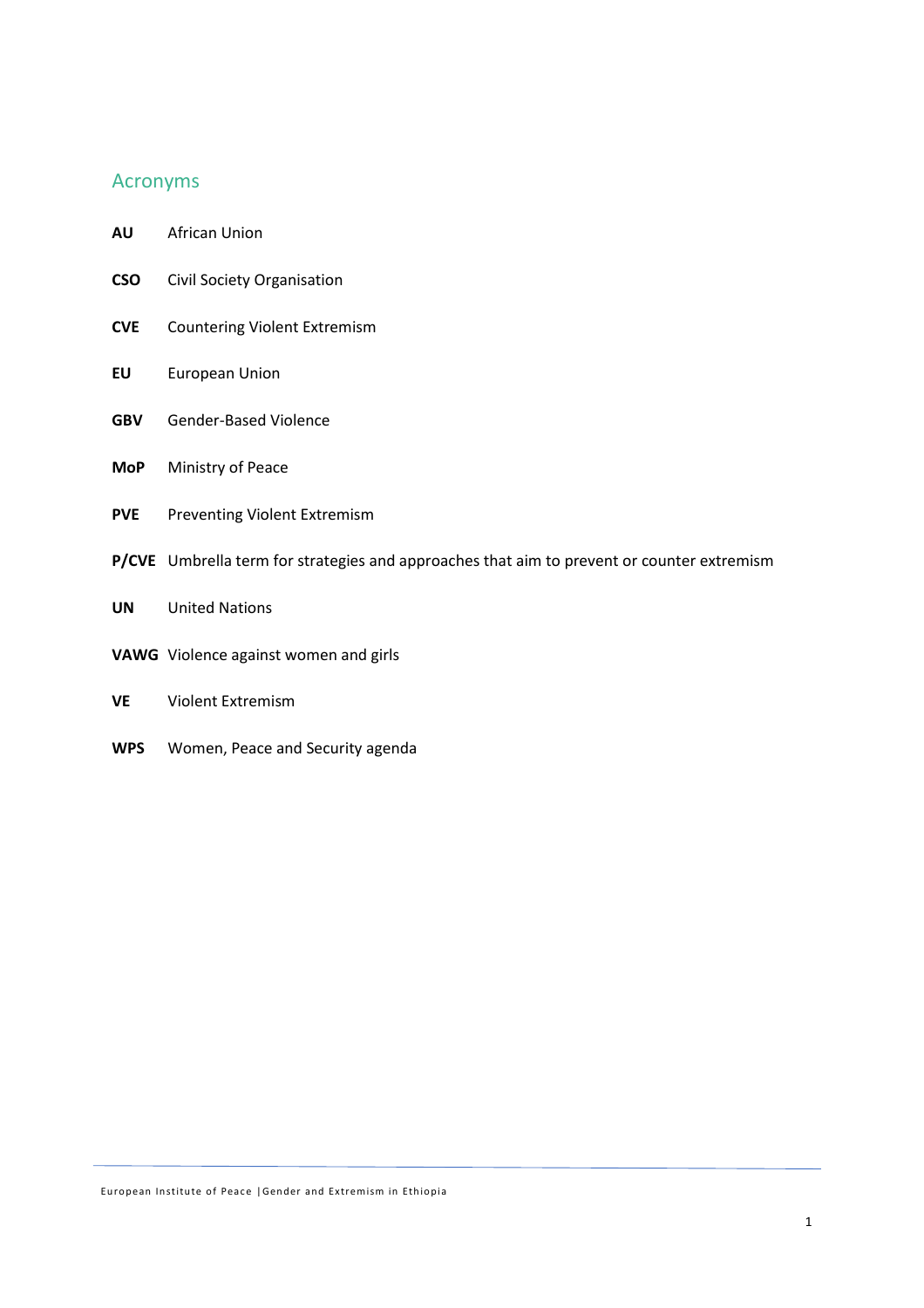### <span id="page-4-0"></span>Executive Summary

This paper endeavored to provide a gender analysis on the role of women in violent extremism (VE) and government-led efforts on Preventing and Countering Violent Extremism (P/CVE) in Ethiopia. It draws its findings and recommendations from three main research methods: a literature review, observation, and one-on-one semi-structured interviews with actors involved in VE and P/CVE efforts across six Regional States in Ethiopia. The study firstly examines the role of women in extremism in Ethiopia, emphasising how and why women are involved in VE, including the gendered nature of association with VE groups. Among those that have been researched are the hardening of in-group identity, sense of community and seeking recognition, romanticism and fascination with a charismatic leader, as well as a sense of victimhood as a result of government action or inaction, including genderspecific violations. All are contributing factors; mostly compounded and cumulatively present in individual cases. Secondly, the study engages with the current standing P/CVE efforts led by the government, analysing the types of womanhood that the state mobilises and produces in the name of, and as part of, P/CVE efforts. While the research has been less conclusive in establishing a commonly agreed-upon definition of VE from respondents, it recommends the need for intersectionality-informed gender analysis in understanding women's participation in VE as well as in the designing and implementation of P/CVE measures.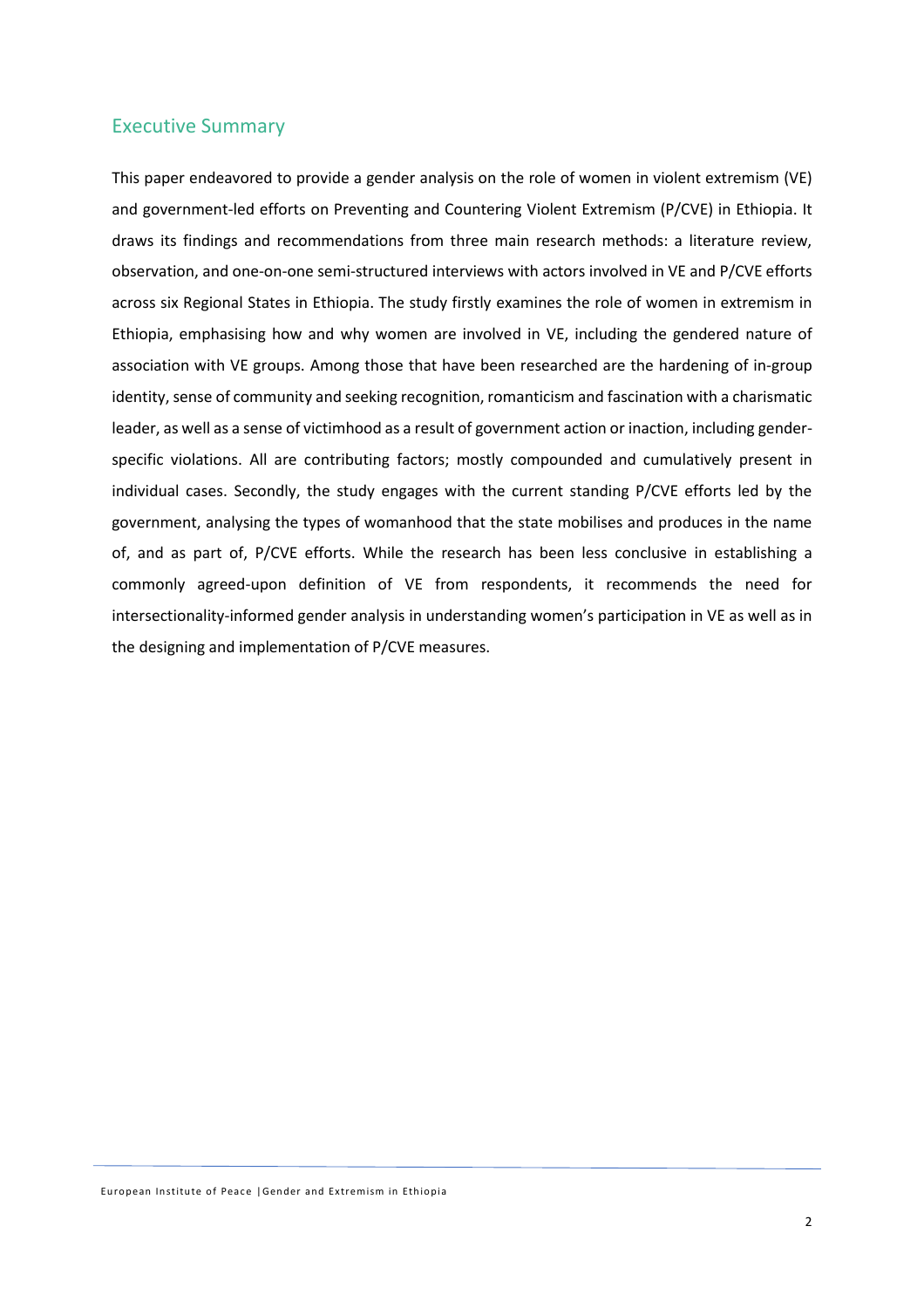# <span id="page-5-0"></span>Introduction

Violent extremism (hereafter referred to as VE) is a complex phenomenon stemming from multiple factors such as economic, political and religious ideologies that justify the use of violence for social or political change.<sup>1</sup> These beliefs can also be multi-factorial and intersecting; for example, grievances over socio-economic factors rooted in either ethnic or religious identity or both<sup>2</sup> within the framework of identity politics may result in radicalisation to VE.<sup>3</sup> Cognitive cues such as ideology, hardening of ingroup affiliation and values, grievance thinking, self-righteous morality, and disengagement from moral constructs of a community are all plausible theories in understanding the association of persons with violent extremism.<sup>4</sup>

Like other social discourses, violent extremism is built on male conceptions, such as "power, competition, oppression, and aggression."<sup>5</sup> Hence, the majority of actors in VE are men, and tactics of engagement are mostly masculine. Such association of violent extremism as a masculinised sphere has resulted in a miscellany of security actors and institutions neglecting a gendered lens, including engaging with women's experiences of VE in research, policy formulation and implementation. $^6$ 

Gender as a social construct has been defined in many different ways. Gender is not synonymous with women but rather encompasses the social constructions that underline how women's and men's roles, functions and responsibilities are defined and understood.<sup>7</sup> Therefore, gender-responsive

<sup>1</sup> Bertjan Doosje et al., A. R. (2016). Terrorism, radicalization and de-radicalization. Current Opinion in Psychology, 11, 79– 84.; see also Jason-Leigh Striegher, (2015). "Violent-Extremism: An Examination of a Definitional Dilemma" The Proceedings of 8th Australian Security and Intelligence Conference held from the 30 November – 2 December 2015 at Edith Cowan University Joondalup Campus Perth Western Australia pp. 75–86.

<sup>2</sup> Dereje Feyissa, (March 2011). The Potential for and Signs of Religious Radicalization in Ethiopia*.* Research Report Submitted to DFID-Ethiopia.

<sup>&</sup>lt;sup>3</sup>"Radicalization is the process by which people come to adopt beliefs that not only justify violence but compel it, hence it captures progress from thinking to action"; see Randy Borum, (2011). Radicalization into Violent Extremism I: A Review of Social Science Theories. Journal of Strategic Security, 4(4), 8.

<sup>4</sup> Randy Borum, (2014). Psychological Vulnerabilities and Propensities for Involvement in Violent Extremism. Behavioral Sciences & the Law, 32(3), 286–305.

<sup>5</sup> Erella Shadmi, (2000). Between resistance and compliance, feminism and nationalism. Women's Studies International Forum, 23(1), 23–34.

<sup>6</sup> Laura Shepherd, (2009). Gender, Violence and Global Politics: Contemporary Debates in Feminist Security Studies. Political Studies Review, 7(2), 208–219; Fionnuala Ni Aolain, (2015, September 17). Counter-Terrorism Committee: Addressing the Role of Women in Countering Terrorism and Violent Extremism. Just Security.

[https://www.justsecurity.org/25983/counter-terrorism-committee-addressing-role-women-countering-terrorism-violent](https://www.justsecurity.org/25983/counter-terrorism-committee-addressing-role-women-countering-terrorism-violent-extremism/)[extremism/](https://www.justsecurity.org/25983/counter-terrorism-committee-addressing-role-women-countering-terrorism-violent-extremism/) (Last accessed 19 July 2021).

<sup>7</sup> 'Report of the Special Rapporteur on the Promotion and Protection of Human Rights and Fundamental Freedoms While Countering terrorism' A/64/211 para.20.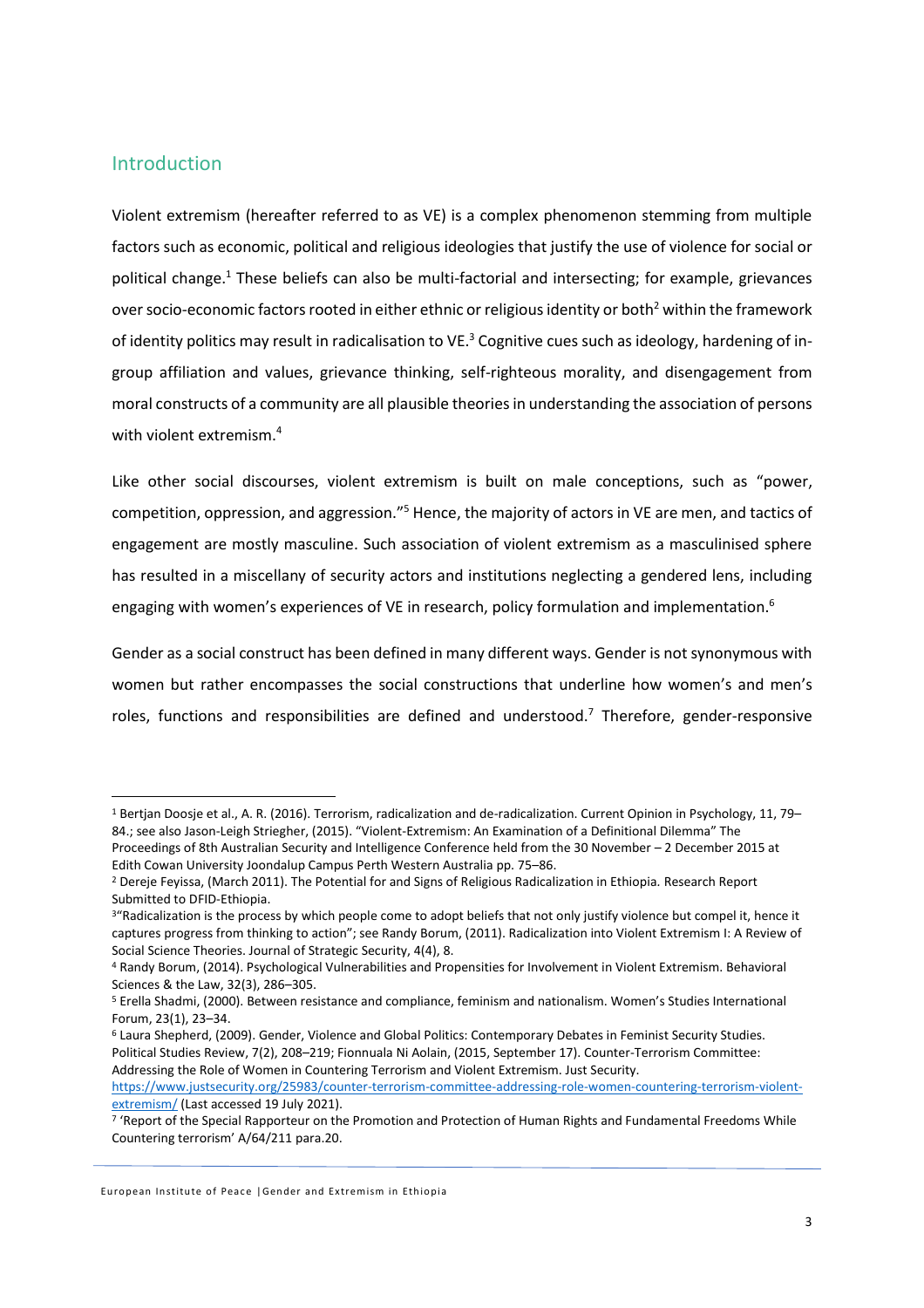approaches to violent extremism address the different needs and experiences of women and men and the power asymmetry rooted in traditional traits associated with femininity and masculinity.<sup>8</sup>

Though gender is not synonymous with women, there is overwhelming evidence that women and girls are affected by and participate in violent extremism in unique and differential ways. $9$  However, engagements in research and policy continue to extend accounts of men as the standard and shared experience of all humans.<sup>10</sup> As a result, women are noticeably underrepresented in the realm of preventing and countering violent extremism (P/CVE) analysis, policy-making and implementation. It should be emphasised that women's inclusion in such analysis is not a question of representation alone but also a recognition of their diverse and unique standpoints in shaping and experiencing  $VE^{11}$ 

Decades of feminist scholarship on gender and security have shown that women's experience of political violence is complex and multi-dimensional. Hence, gender analysis requires understanding women's experiences with an intersectional lens taking into account factors such as ethnicity, religion, age, socio-economic position and disability status. Categorising women as a monolithic group allows for gaps in policy; for example, women from marginalised ethnic or religious identities may find it even more difficult to access formal political outlets to express their socio-political grievances, likely leading to seeking alternative venues.<sup>12</sup> In the anticipation that these alternative venues may move from the margins to the centre of the political arena, women sharing such identities may circumstantially find themselves forming or joining a VE collective that is accessible to them. Therefore, these layers of identity compounded with other socio-political factors are worth taking note of in assessing a woman's proximity and exposure to outlets of VE.

Against this backdrop, this research will focus on the role of women in extremism in Ethiopia,<sup>13</sup> emphasising how and why women are involved in VE, including the gendered nature of association with VE groups. Furthermore, it will look into the nature of key government programmes in response

<sup>8</sup> CEDAW General Recommendation No.25 on Temporary Special Measures, CEDAW/C/2004/Wp.1/Rev 1. Note 2.

<sup>9</sup> Fionnuala Ní Aoláin, (2016). The 'war on terror' and extremism: assessing the relevance of the Women, Peace and Security agenda. International Affairs, 92(2), 275–291.

<sup>&</sup>lt;sup>10</sup> Carol Cohn, (2012). Women and Wars: Contested Histories, Uncertain Futures (1st ed.), P.24

<sup>11</sup> Katherine E. Brown, (2019). Gender, governance and countering violent extremism (CVE) in the UK. International Journal of Law, Crime and Justice, 100371.

<sup>&</sup>lt;sup>12</sup> Christine Chinkin and Hilary Charlesworth, (2006). Building Women into Peace: the international legal framework. Third World Quarterly, 27(5), 937–957.

<sup>&</sup>lt;sup>13</sup> Here, the researcher supports the argument by feminist scholars that "all knowledge production not explicitly labeled feminist (gender) has implicitly studied men." Hence, emphasis on the experience of women alone, although may result in gaps in holistic understanding of gender, is necessary for redressing pervasive gender inequalities and recentering/devoting resources back to women. See also Tal Peretz, (2016). Why study men and masculinities? Theorized research review. Men, Masculinities, and Violence, 12(3), 32-33. Retrieved from: [http://gjss.org/sites/default/files/issues/full/GJSS%20Vol%2012-](http://gjss.org/sites/default/files/issues/full/GJSS%20Vol%2012-3.pdf) [3.pdf](http://gjss.org/sites/default/files/issues/full/GJSS%20Vol%2012-3.pdf)

European Institute of Peace |Gender and Extremism in Ethiopia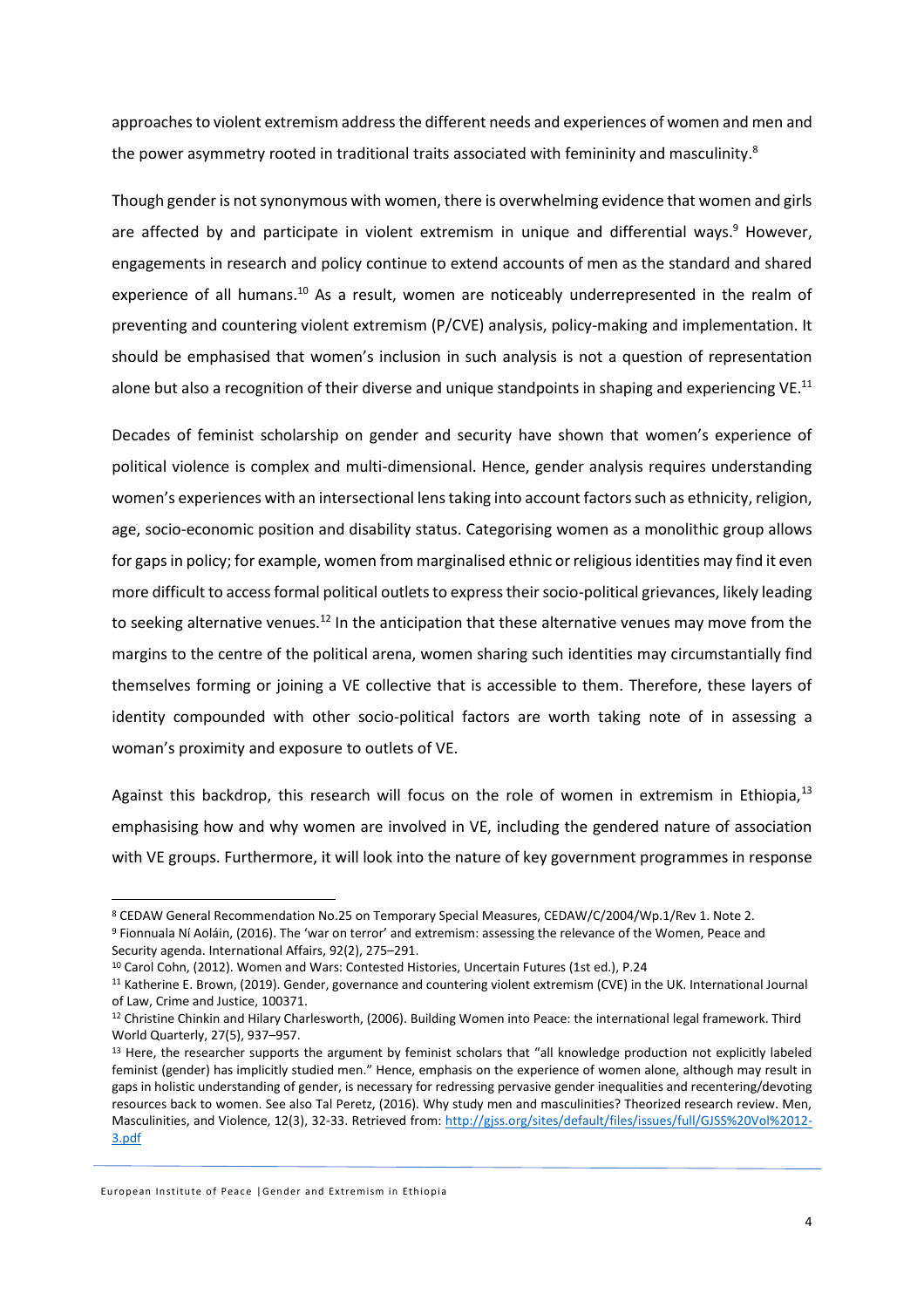to such concerns, thereby analysing the types of femininity that the state mobilises and produces in the name of, and as part of, P/CVE efforts. Ultimately, the report provides a more fine-grained analysis of women's role in VE and the gendered nature of VE interventions.

# <span id="page-7-0"></span>Ethiopian Context

A range of factors make Ethiopia vulnerable to domestic and transnational violent extremism. While factors such as poverty and distribution of resources, ethnic and religious composition, and geography have a compound impact, contestation over political vision and shape of the Ethiopian state remains central in the featuring of VE. The 2021 report on Fragile States Index ranked Ethiopia as the eleventh most fragile state and the third most worsened fragile context in the world. According to the report, Ethiopia's latest rank is attributed to growing *de facto* power groups and complex conflicts.<sup>14</sup> The devastation of the war in Tigray, Oromia, and parts of the Amhara and the Afar region, the rampage of violent state and non-state actors in most parts of Oromia and Benishangul-Gumuz, as well as separatist agitations in some parts of the country, all contribute to Ethiopia's fragility.

While the said fragility stems from different sources, violence between different ethnic groups owing to competing visions of Ethiopia's political future is recurring.<sup>15</sup> Competing ethnic-based interests of the past and present have produced alternative political forces, including those publicly endorsing VE as a means to achieve corresponding political goals.<sup>16</sup> Despite such concerns featuring in many regions across Ethiopia, research and policy interest in addressing a wide range of factors leading to VE has been limited. For example: in most (though not all) of the existing research on VE, there is a focus on religious fundamentalism as a stand-alone factor.

Such policy and research emphasis on religion interact tidily with global donor-driven vernacular fixated on religious extremism. Hence, instead of having to address varying contextual factors contributing to VE, policy and research actors including the government were fitting into the heavilyresourced global mould.<sup>17</sup> Moreover, the supposition by the pre-2018 government was that ethnic tensions were effectively controlled by the state; as a result, a focus on religion was prioritised. Such

<sup>&</sup>lt;sup>14</sup> The Fund for Peace. (2021, May). Fragile States Index 2021 – Annual Report.

<https://fragilestatesindex.org/2021/05/20/fragile-states-index-2021-annual-report/> (Last accessed 07 May 2021) <sup>15</sup> Ibid

<sup>&</sup>lt;sup>16</sup> Semir Yusuf (2021, February). Managing Ethiopia's ethnic divisions through constitutional design. Institute for Security Studies. [https://issafrica.org/research/east-africa-report/managing-ethiopias-ethnic-divisions-through-constitutional](https://issafrica.org/research/east-africa-report/managing-ethiopias-ethnic-divisions-through-constitutional-design)[design](https://issafrica.org/research/east-africa-report/managing-ethiopias-ethnic-divisions-through-constitutional-design)

<sup>&</sup>lt;sup>17</sup> Interview with a civil servant (man), Ministry of Peace (and previously Ministry of Federal Affairs), Addis Ababa, September 2021.; Dereje Feyissa (n2)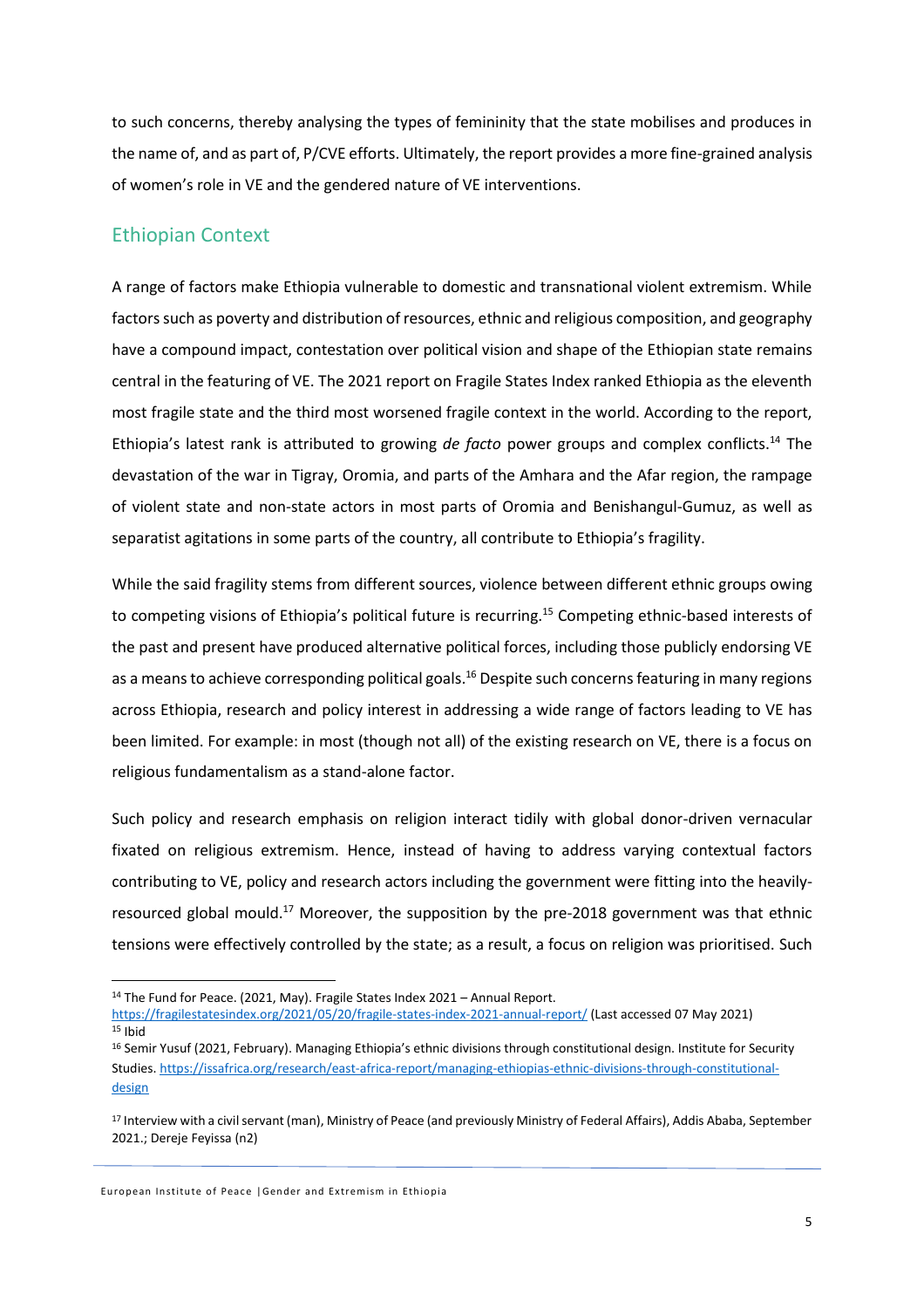predisposition by the Ethiopian government – a state-centric, top-down interventionist approach – which was an anchoring ideology of the law enforcement strategy, was then met with active resistance. Particularly, the Muslim community was unnerved by the Ethiopian Islamic Affairs Supreme Council being subjected to tight surveillance and targeted for the anti-extremist national training program by the then Ministry of Federal Affairs, which morphed into an organised and sustained protest across the country under the slogan "Demtsachen Yitsema" [let our voices be heard]. <sup>18</sup> This exclusive focus on religion and specifically on Islam – when rife with stereotypical assumptions – is lethal and inefficient; the concern for which is now voiced in a growing body of literature in the field. $^{19}$ 

The Ethiopian government has been showing an interest in developing a national P/CVE strategy since 2012. In early 2013, the Minister of Federal Affairs approached the European Union (EU) for funding for a workshop that would bring together relevant individuals from ministries and regional bureaus of security, prisons, education, health, and development to establish the framework of a "National Strategy for Countering Extremism." This work was vetoed by other federal security agencies, particularly NISS, who at the time saw countering violent extremism (CVE) as being their core business. Through engagement with the security sector, including NISS, INSA, the Federal Police and the ENDF, in partnership with Ethiopian think tanks and academic organisations, the international community continued to encourage the development of a national strategy on P/CVE. These efforts did not yield tangible results as the Ministry of Federal Affairs grappled with mandate ambiguity.

The policy direction of P/CVE in Ethiopia however, has evolved considerably in the last three years, and the field of peace and security has now broadened beyond religious fundamentalism. As such, there are a growing number of government-led programs on community dialogues in regional states along with modest inter-ethnic dialogue initiatives amongst grassroots civil society organisations (CSOs) working on peace. In order to accommodate the broadening of programme interventions, the Ethiopian government has designed a range of ad-hoc interventions, programmes and legislations aimed at combatting terrorism and violent extremism. This includes the revision of the Anti-Terrorism Proclamation (ATP) and explicit assigning of aspects of P/CVE work to a newly established ministry, the Ministry of Peace.

<sup>18</sup> Eelco Kessels et al., "Violent Extremism and Instability in the Greater Horn of Africa: An Examination of Drivers and Responses," Global Center on Cooperative Security, April 2016 <sup>19</sup> Fionnuala Ni Aolain (n 9)

European Institute of Peace |Gender and Extremism in Ethiopia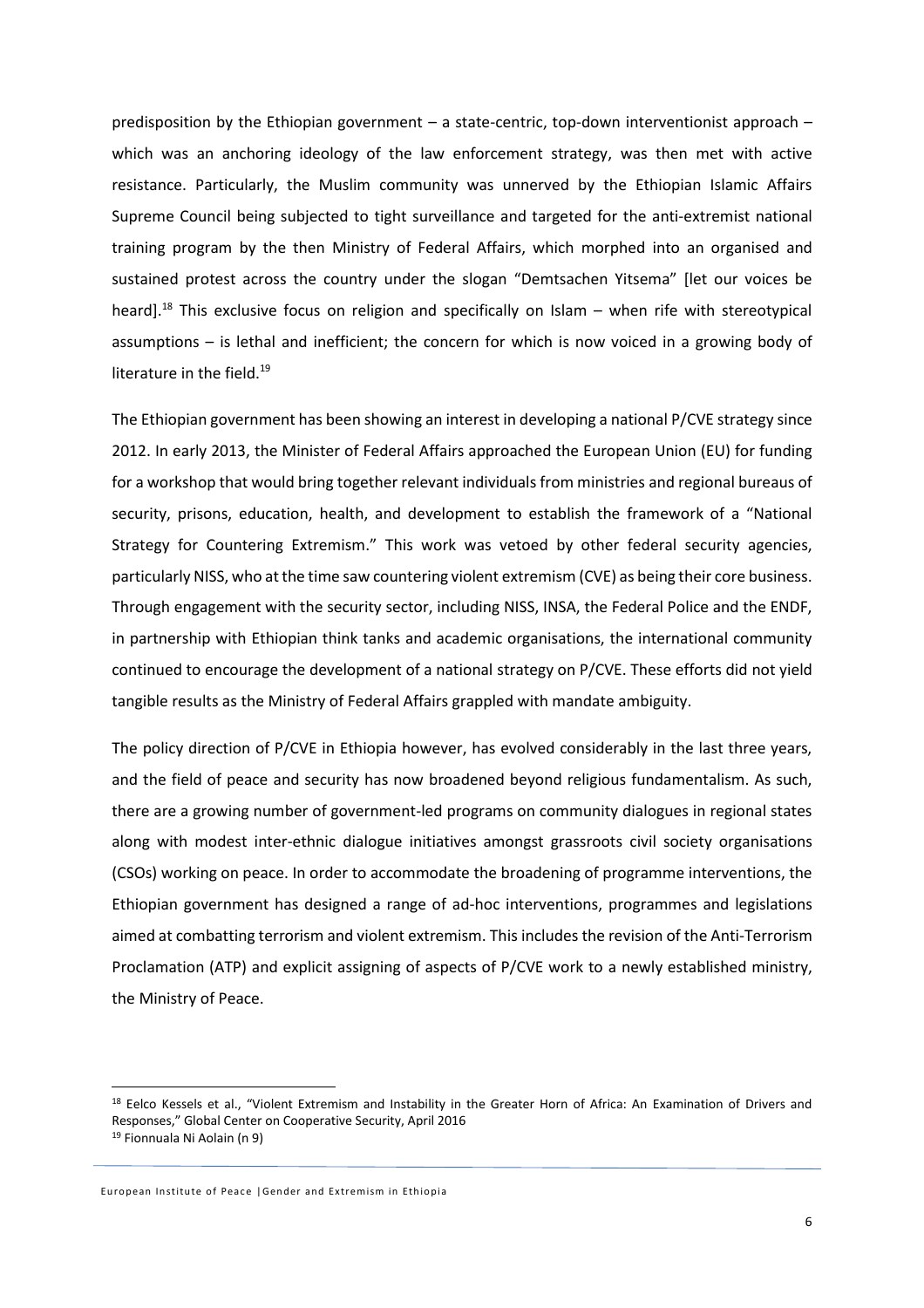The setup of the Ministry of Peace (MoP) in 2018 provided the international community with an Ethiopian government partner with the mandate to work on P/CVE at a national level which also had (a level of) oversight of key elements of the security sector, including NISS, INSA and the Federal Police.<sup>20</sup> However, in the founding proclamation, which outlined the powers and duties of the ministry, mandates on P/CVE were given in a (yet again) generic and vague manner, mainly focusing on promoting aspects of peace instead of preventing and reducing violence.<sup>21</sup> Instead of capitalising on differences, the MoP claimed its departure from the past, reorienting into the culture of peace via age-old Ethiopian ethos and commonalities.<sup>22</sup> It is the Ministry's belief that peace is as much a norm of the custom and tradition of Ethiopian society as it is embodied in the collective morale and politics.

While the MoP underwent a teething process and continues to entertain internal debates on the methodology of work – there has been far from consensus on this point from both internal staff and partnering and overseeing institutions – it seems to have tentatively adopted the methodology of "positive peace mapping" as part of its National Peace Strategy, details of which are yet to be communicated to the public. Hence, programmes on P/CVE predominantly embodied "peace as the norm" and "positive peace pillar mapping" principles in a society the ministry considers to be "ethical", steering away from previous focus on violent actors and actions.<sup>23</sup> While this sentiment remains intact, following the 2021 elections, a new proclamation conferred an unequivocal mandate upon MoP as it approved engagement on "preventing ethnic, religious and other forms of violent extremism(s)."<sup>24</sup>

However, such efforts are yet to actively embrace a gender lens. In its social and cultural makeup, Ethiopia is a deeply patriarchal society, an extension of which is reflected in P/CVE efforts. Patriarchal societies in general, and in Ethiopia in particular, curtail the full realisation of women's rights. Despite the country committing to the protection and promotion of women's human rights and equality by

<sup>24</sup> Article 41(1) (d) of proclamation number 1263/2021 "በኃይማኖት፣ በብሔርና ሌሎች ምክንያቶች ሽፋን የሚደረግ የአክራሪነትና የጽንፈኛነትን አስተሳሰብ ለመከላከል የሚያስችሉ ስልቶችን ይቀይሳል፣ ያስፈጽማል"; Members of parliament have approved proclamation number 1263/2021, amendment to 1097, aimed at detailing powers and duties of executive bodies of the new Ethiopian government post October 2021. See: [https://www.fanabc.com/english/house-approves-draft-draft-bill-regulating-powers](https://www.fanabc.com/english/house-approves-draft-draft-bill-regulating-powers-and-duties-of-executive-bodies/)[and-duties-of-executive-bodies/](https://www.fanabc.com/english/house-approves-draft-draft-bill-regulating-powers-and-duties-of-executive-bodies/) (last accessed 20th October, 2021)

<sup>&</sup>lt;sup>20</sup> Country Reports on Terrorism 2019: Ethiopia [https://www.state.gov/reports/country-reports-on-terrorism-](https://www.state.gov/reports/country-reports-on-terrorism-2019/ethiopia/)[2019/ethiopia/](https://www.state.gov/reports/country-reports-on-terrorism-2019/ethiopia/) (Last accessed 07 May 2021).

<sup>&</sup>lt;sup>21</sup> Definition of powers and duties of the executive organs of the Federal Democratic Republic of Ethiopia, Proclamation No. 1097/2018, Federal Negarit Gazeta, Year 25, No. 8, Addis Ababa, Ethiopia. Article 13(2) "The powers and duties given to the Ministry of Federal and Pastoralist Development Affairs by the provisions of other laws currently in force are hereby vested in the Ministry of Peace. See also, Article 13(1) (c).

<sup>&</sup>lt;sup>22</sup> Ibid, Article 13(1) (e) "in cooperation with concerned bodies, promote the enhancement of cultural exchange, civic education, and artistic works that build national unity and consensus"; Interview with a civil servant (man), Ministry of Peace (and previously Ministry of Federal Affairs), Addis Ababa, September 2021.

<sup>&</sup>lt;sup>23</sup> Interview with an adviser (man), Ministry of Peace, Addis Ababa, August 2021.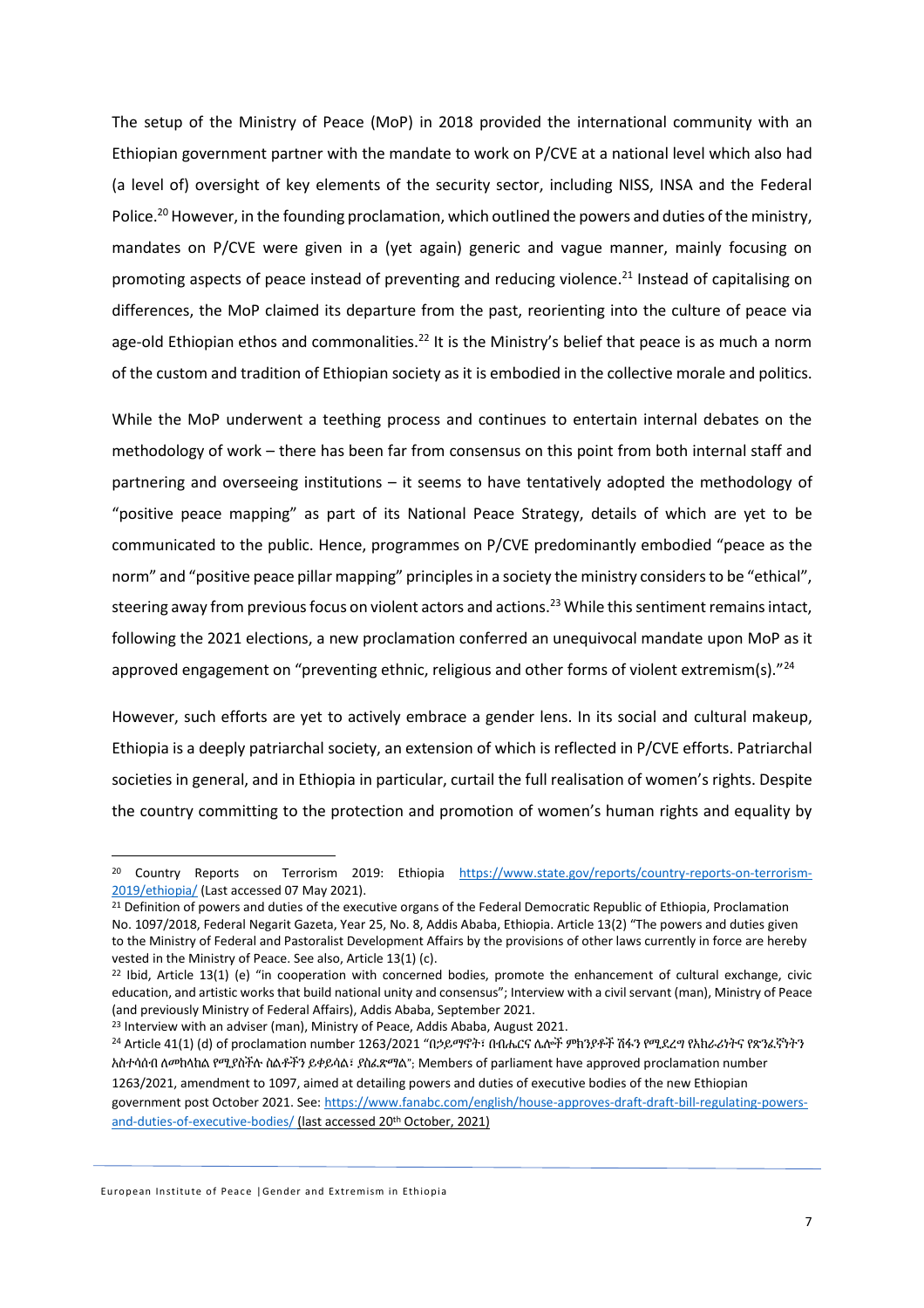ratifying several core international treaties and regional frameworks, national policies and programs make little effort to explore the diverse role of women in VE.<sup>25</sup>

Women are expected to remain loyal to the patriarchal structure and institutions, including religion and ethnicity, and take no purposeful initiatives of their own.<sup>26</sup> As a result of these stereotypes, women are seen either as hapless victims – of direct targeted violence and male-dominated political upheaval – or as a peaceable panacea in P/CVE.<sup>27</sup> Note that not only (informal) VE groups, but also government offices that seek to prevent and counter extremism, draw on ideas – or "gender myths" – about women's roles in society.<sup>28</sup> Therefore, strategies and policies (many at a draft stage) mention women under sections dealing with vulnerable groups or treat them as categories absent in the field of peace and security.

Additionally, the traditional and implicit view on gender remains "peace first, gender later", jettisoned as "there are real problems to be dealt with at the present."<sup>29</sup> There has been evidence of women playing diverse roles in extremism and conflict in Ethiopia – as they do around the world – not only as peacebuilding agents but also as propagators, violence-mongering political figures, mobilisers, logistics planners, financial conduits, sympathisers, perpetrators, and informants.<sup>30</sup> Nevertheless, women are conspicuously absent from P/CVE interventions and if at all included, it is in a way that ignores the nuances of women's agency and the growing clamour for gendered security governance. $31$ 

# <span id="page-10-0"></span>Methodology

The research draws on data generated from fieldwork via open-ended and semi-structured interviews, observation and desk review conducted between May-October 2021. It covered six regions with a

<sup>&</sup>lt;sup>25</sup> Including the Convention on the Elimination of All Forms of Discrimination against Women ("CEDAW"), the International Covenant on Civil and Political Rights ("ICCPR"), the International Covenant on Economic, Social and Cultural Rights ("ICESCR") and the Protocol to the African Charter on Human and Peoples' Rights on the Rights of Women in Africa (the "Maputo Protocol"), among others.

<sup>26</sup> Indrawatie Biseswar (2008). A new discourse on 'gender' in Ethiopia. African Identities, 6(4), 405, 425.

<sup>&</sup>lt;sup>27</sup> Kathleen Kuehnast, (2015). Women Preventing Violent Extremism: Charting a New Course. (Washington: U.S. Institute of Peace, 2015), www.usip.org/sites/default/files/Women Preventing-Violent-Extremism-Charting-New-Course%20(2).pdf (Last accessed 07 May 2021) pp.7-9.

<sup>28</sup> Fionnuala Ni Aolain (n 9)

<sup>&</sup>lt;sup>29</sup> Interview with an adviser (man), Ministry of Peace, Addis Ababa, September 2021

<sup>30</sup> Emebet Mulugeta Tefera, (2005). The Invincible Invisibles: Ethiopian Women in Conflict and Peacemaking. In E. Natukunda -Togboa, & D. R. Montero (Eds.), Gender and Peace Building, 113-125.

<sup>&</sup>lt;sup>31</sup> In light of the changing global security context, UN Security Council resolutions including one with explicit referencing to P/CVE, resolution 2242 was passed in recognition of the differential role and impact of VE on women. Continentally, the African Union also made such recognition in the Maputo Protocol, AU African Youth Charter, through the appointment of Special Envoy on Women, Peace and Security (WPS) in 2014 and consequently in designing the Continental Results Framework (CFR) for the implementation of the WPS Agenda in Africa.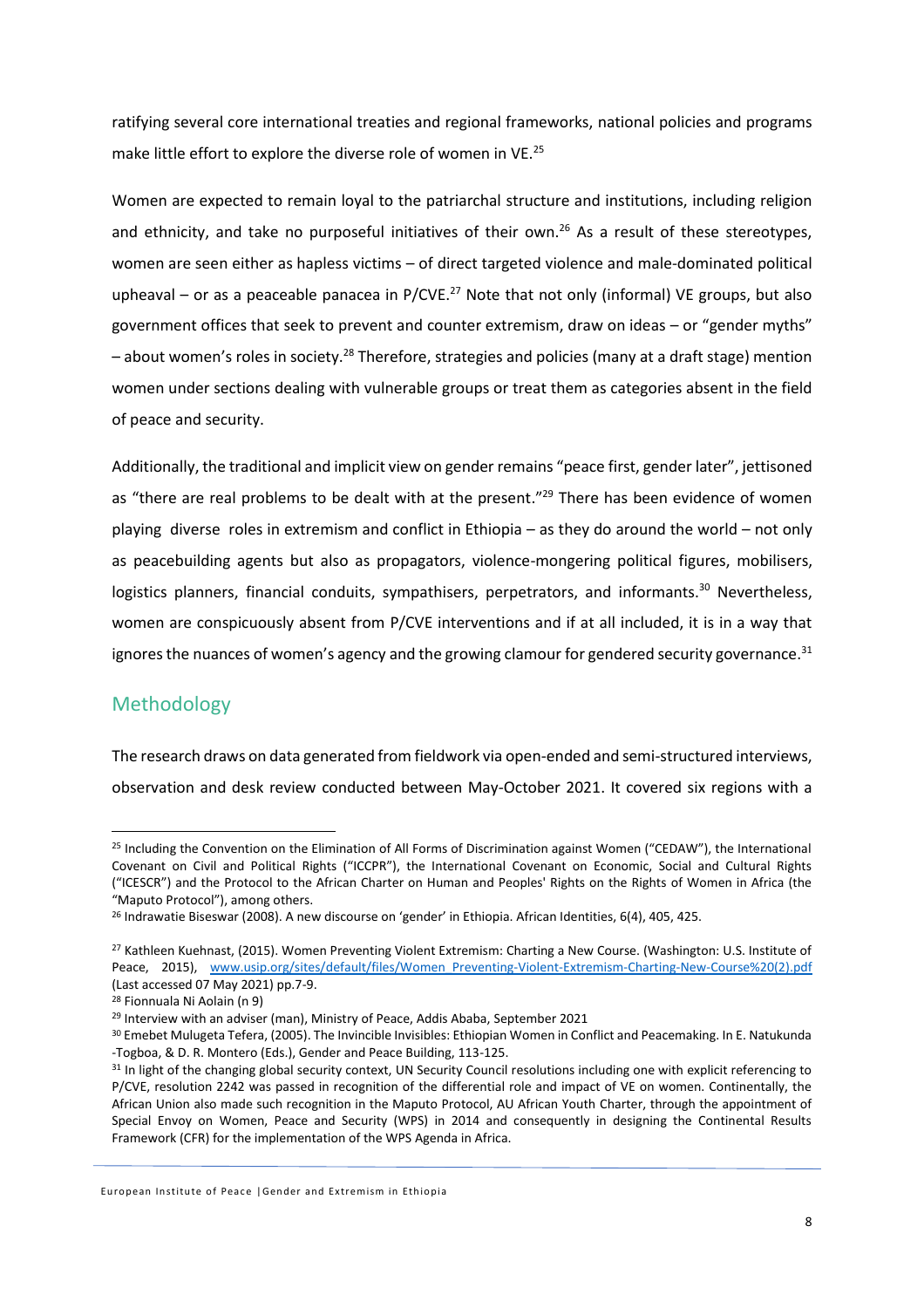history and current vulnerability to violent extremism, including those with ongoing conflicts convulsing Ethiopia at present.<sup>32</sup> Mekelle and Wukro of the Tigray region, Gondar and Bahir Dar of the Amhara region, Hawassa – the capital of Sidama and SNNPR –, East Hararghe, Addis Ababa and the surrounding Oromia special zone of Oromia, Jigjiga of the Somali region, and Benishangul-Gumuz. The researcher conducted field visits of all sites except for Benishangul-Gumuz, where interviews with persons from the region were conducted via phone. Furthermore, experts, key informants and individuals from the selected regions were also interviewed in Addis Ababa – one of the two chartered cities and seat of the federal government of Ethiopia. The researcher met with community mobilisers and activists in exile in Kenya and Somaliland, from Hararghe, Ogaden, Tigray and Jinka. Information gathered from these interactions as well those virtually conducted with Oromo, Tigrayan and Amhara activists based elsewhere in the diaspora only served as complementary data to interviews that took place in Ethiopia.

Interviews conducted with 45 participants, comprising 28 women and 17 men, constitute the primary data for this research. The findings draw on thirty-three in-depth interviews and twelve key informant interviews in understanding the gendered forms of recruitments and motivations of women and girls joining violent extremist groups as well as framings of state and community level P/CVE interventions. Interviews were conducted with women and men living in regions vulnerable to VE activity or where groups associated with violent extremism operated (three individuals from each region; two women and a man, n=18). To this end, a feminist perspective was employed – instead of having to "add women into male experiences, whereby the findings from research on men are generalised to women"<sup>33</sup> – a broad-based knowledge involving lived experiences of women and men were taken into account. Moreover, such incidents were examined in light of the socially constructed nature of gender roles and their impact on personal sense of security and (non)association with violent extremism.

While the data collected from men were mainly in their capacity as government officials, advisers, diaspora-based political influencers, and administrators of peace and security projects (n=17), most women (n=12) interviewed were either currently or formerly associated with ideologies of violent extremist groups or were the subject of unsuccessful recruitment attempts. Hence, they reflected on

<sup>&</sup>lt;sup>32</sup> These regions were purposefully selected for reasons of association with conflict and VE, as detailed in the sampling section. Due to paramount safety concerns during the period in which the research was conducted, cities and particular venues were selected based on the preference of study participants as well as the interviewer.

<sup>33</sup> Nicole Westmarland, (2001). 'The quantitative/qualitative debate and feminist research: a subjective view of objectivity.', Forum: qualitative Sozialforschung/ Forum: Qualitative Social Research, 2 (1). p.13.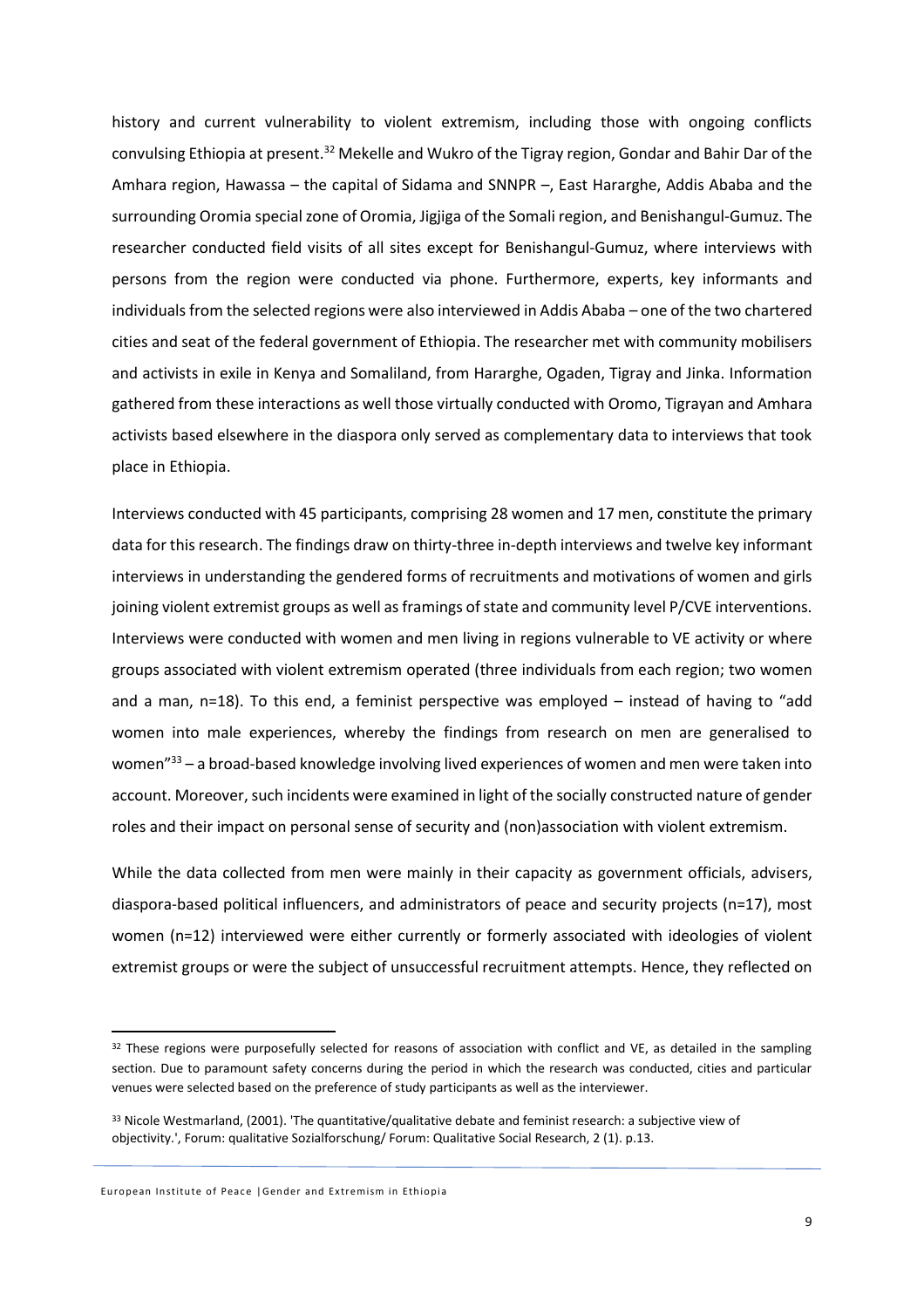their lived experiences. The other category of women (n=16) were activists and key women figure in ethnic and religious discourse based in the capital city and from the diaspora (n=8), heads of government offices and women politicians (n=3), and those with knowledge and access to policy platforms on Women, Peace and Security (WPS, n=5). The data collected from the latter category of women (n=16) and all categories of men (n=17) complemented the information collected from the first category of women (n=12) on their association or non-association with the groups. As men's roles and gendered experiences are not the main focus of the research, the number of male interviewees is smaller than women interviewees.

Personal observation as well as scholarly literature and programme and policy documents on WPS and P/CVE were used. Hence, source materials that represent the voices of groups and the organisations under investigation were incorporated.<sup>34</sup> It was, therefore, essential to analyse press releases, party programmes, day-to-day political commentaries, and social media posts with implicit and explicit gender references as it relates to violent extremism. To limit the volume of data, texts and images produced and published starting 2018 – in the wake of the reform, and when Ethiopian media and the political class grew into deep divisions – were used.

### <span id="page-12-0"></span>**Sampling**

The research applied a combination of purposive and snowball sampling. The interviewees were selected on the basis of their centrality in implementing the WPS and P/CVE agendas<sup>35</sup> through preexisting networks. At the end of each interview, participants were asked to suggest another person whose perspectives they think might be relevant to fulfil the study objectives. Unless otherwise cited, statements and conclusions in this research are drawn from these interviews.

### <span id="page-12-1"></span>**The Research Gap**

While there is one study that briefly discusses the influence of women in religious extremism,<sup>36</sup> until now, virtually no research within the context of Ethiopia has exclusively explored women's roles in VE and P/CVE efforts via a gendered lens. Though modest in scope and done to prompt further

<sup>34</sup> Tjitske Akkerman, (2015). Gender and the radical right in Western Europe: a comparative analysis of policy agendas. Patterns of Prejudice, 49(1–2), 37–60.

<sup>35</sup> Jenny Lorentzen, (2021). Women as 'new security actors' in preventing and countering violent extremism in Mali. International Affairs, 97(3), 721–738.

<sup>&</sup>lt;sup>36</sup> An unpublished report by Inter Africa Group in collaboration with Directorate General of Religious Affairs (Ministry of Federal and Pastoralist Development Affairs) titled "Countering the Threat of Violent Extremism in Ethiopia."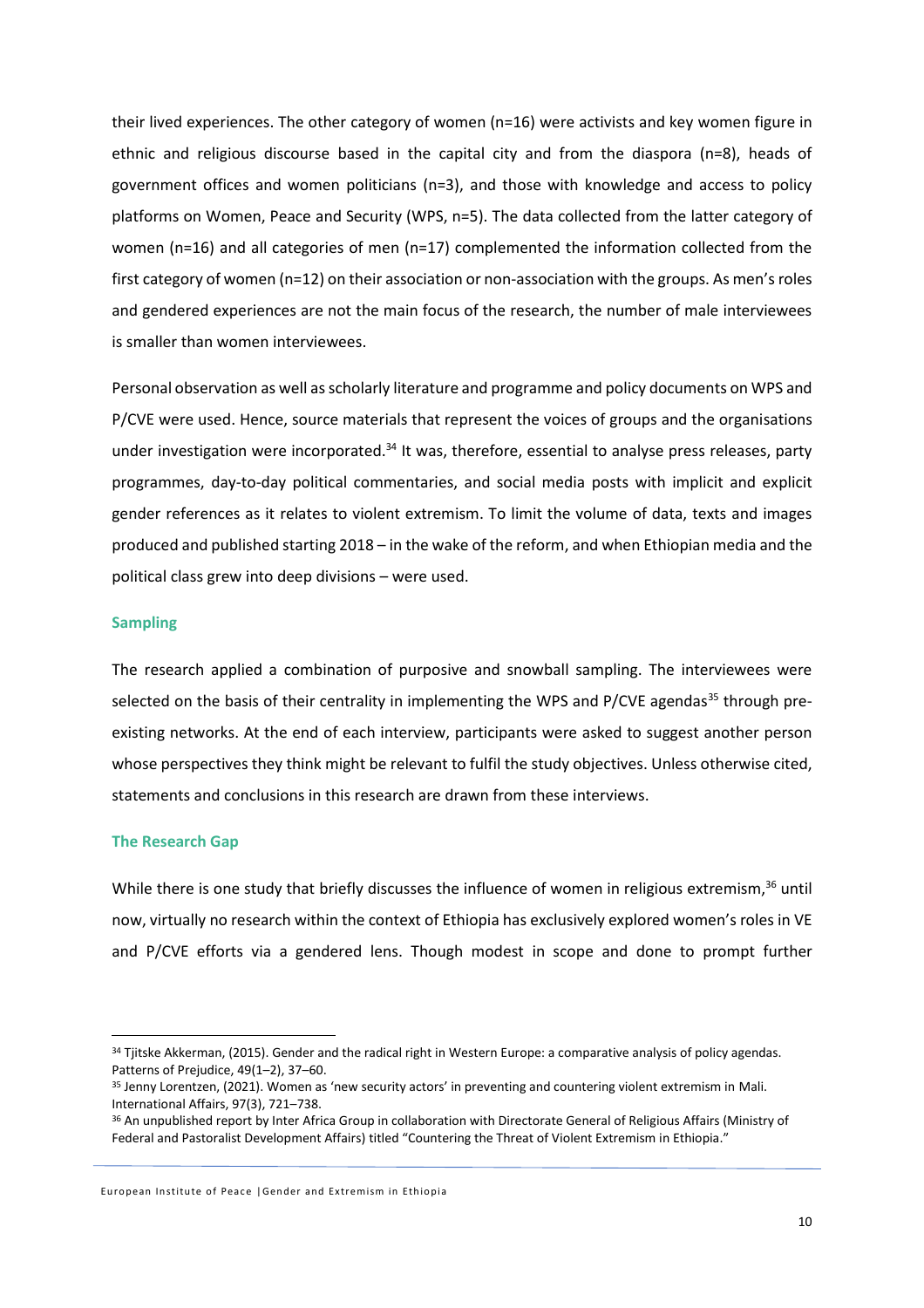investigation in the discipline, this research is intended to provide a novel analysis of gender and violent extremism in Ethiopia.

#### <span id="page-13-0"></span>**Challenges: What is and is not Captured in the Findings**

The concept of violent extremism remains complex, operating in generalised tropes and against highly polarised backgrounds, especially within the Ethiopian socio-political discourse.<sup>37</sup> As a result, the definition is plagued by the old adage, "one man's terrorist is another man's freedom fighter," i.e., what is a violent extremist group or a figure associated with VE for some, including the state, may be hailed as a hero/heroine, freedom fighter for others.<sup>38</sup> Hence, investigation of selected communities and associations in this research should in no way be considered as an objective categorisation of violent extremist groups, rather a mere reflection of their current placement within the legal and socio-political conditioning of contemporary Ethiopia as narrated by interviewees. 39

Data were collected in several phases between May 2021 and October 2021, with interruptions in between due to growing insecurity associated with conflicts in the regions of Tigray, Oromia, and Amhara, and the 2021 Ethiopian general election. These challenges interrupted access to interviewees as restrictions were imposed on the researcher's mobility, thereby necessitating an extension of the time allocated for the project. In addition, despite explicit communication regarding research confidentiality, it is possible that the political situation and sensitivity of the research subject in the current context, where mutual trust is quite volatile, could have affected the transparency of the exchanges. For example, extensive enquiries were carried out to understand involuntary recruitment and exit patterns from VE groups as well as influence from foreign actors, if any – all to no avail. Hence, the scope of research is limited to homegrown radicalisation and voluntary predisposition to VE ideologies and groups. Only factors emphasising the autonomy of the individuals who chose to

<sup>37</sup> Terje Østebø et al., (2021). Religion, Ethnicity and Charges of Extremism: The Dynamics Inter-Communal Violence in Ethiopia. [online] Eip.org. Available at: [https://www.eip.org/wp-content/uploads/2021/03/Ostebo-et-al-2021-Religion](https://www.eip.org/wp-content/uploads/2021/03/Ostebo-et-al-2021-Religion-ethnicity-and-charges-of-Extremism-in-Ethiopia-final)[ethnicity-and-charges-of-Extremism-in-Ethiopia-final](https://www.eip.org/wp-content/uploads/2021/03/Ostebo-et-al-2021-Religion-ethnicity-and-charges-of-Extremism-in-Ethiopia-final) (Last accessed 07 May 2021). P.31.

<sup>&</sup>lt;sup>38</sup> While groups such as TPLF and OLA are met with widespread odium including recent designation as terrorist organizations by the Ethiopian parliament, they continue to enjoy a wide base of support as highly revered freedom fighters amongst opposing political class of Tigrayan and Oromo roots, among others. Note that amidst such polarization engineered on in-group affiliation on one hand and state-sponsored propaganda and bias on the other, it is impracticable and beyond the scope of the research to identify VE groups that can be agreed upon by all parties.

<sup>&</sup>lt;sup>39</sup> Note that the research is informed by the perception and level of understanding of VE among people that were interviewed. Akin to previous studies by EIP (Østebø et al., n 37), the focus of the research has been on the informants' narratives and images of violent extremism. Hence, while VE is commonly defined as "the exercise of power through violent acts to change status quo and the ruling structures illegitimately" in different pieces of literature referenced above and should not be conflated with other types of conflict; it is equally important to note that definitions of what and who qualifies as extremist and as VE group varies among different groups in Ethiopia.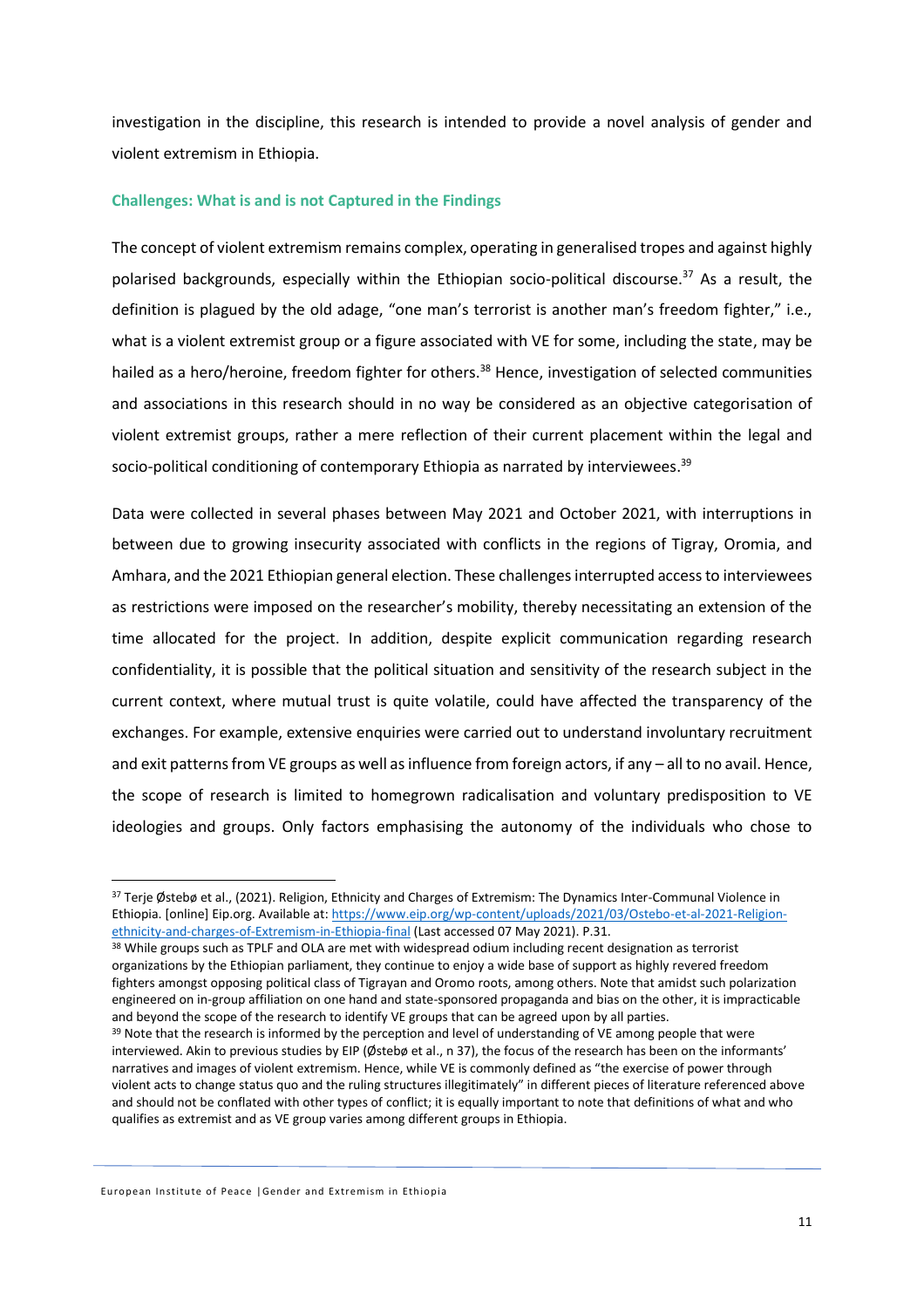engage in VE using their own agency and mainly against various perceived social injustices are discussed. Therefore, what this study inevitably focuses on is only on those who discussed their own agency in endorsing ideas of and joining VE groups. By way of illustration, all groups were attempting to keep a more humane face of VE groups by actively discussing agency rather than coercion in participation. Taking these caveats into account, data collected from the selected regions should not in any way be referenced as statistically representing the entire country.

It should also be noted that latest allegations of wide-ranging human rights abuse against the Ethiopian government by international entities – who have extensively covered different aspects of the ongoing war and conflict in Ethiopia – unnerved state level leadership. As a result, government representatives were wary of discussing the subject matter in light of a rapidly growing coverage of the security status of Ethiopia by foreign organisation affiliates, researchers included. Similarly, the over-securitised and politicised nature of VE in Ethiopia has forced think tanks and CSOs to eschew interrogation of policies and programmes on P/CVE. Particularly, CSOs working on gender and women's rights said discussions on VE were "too political" and beyond the infrastructural scope of their organisation. While this widespread assumption is worrying, one should note that this too (i.e., labelling of engagement as "too political" or "too complex" for CSOs working on women's rights) is a gender stereotype produced within the peace and security sector. Hence, interviews were limited to CSOs working on peace, and not necessarily those engaged in women's rights.

### <span id="page-14-0"></span>**Ethical Considerations**

The study is informed by a feminist research ethic.<sup>40</sup> Therefore, power relations were carefully attended to throughout the data gathering process.<sup>41</sup> Furthermore, research participants were acknowledged as active contributors in the research process as well as important stakeholders in receiving final results. As such, a consultative communication was established, where the initial draft report along with corresponding implications of the research were shared with the interviewees, in a manner that was open for continuous feedback. To preserve the respondents' anonymity, only the month, location, gender, and group or professional affiliations of the interviewees are identified in this document.

<sup>40</sup> Brooke Ackerly and Jacqui True, (2020). Doing Feminist Research in Political and Social Science (2nd ed. 2020 ed.). Springer.

<sup>41</sup> Note that feminist research stresses the importance of acknowledging one's identity and status and how such positionality will affect research participants.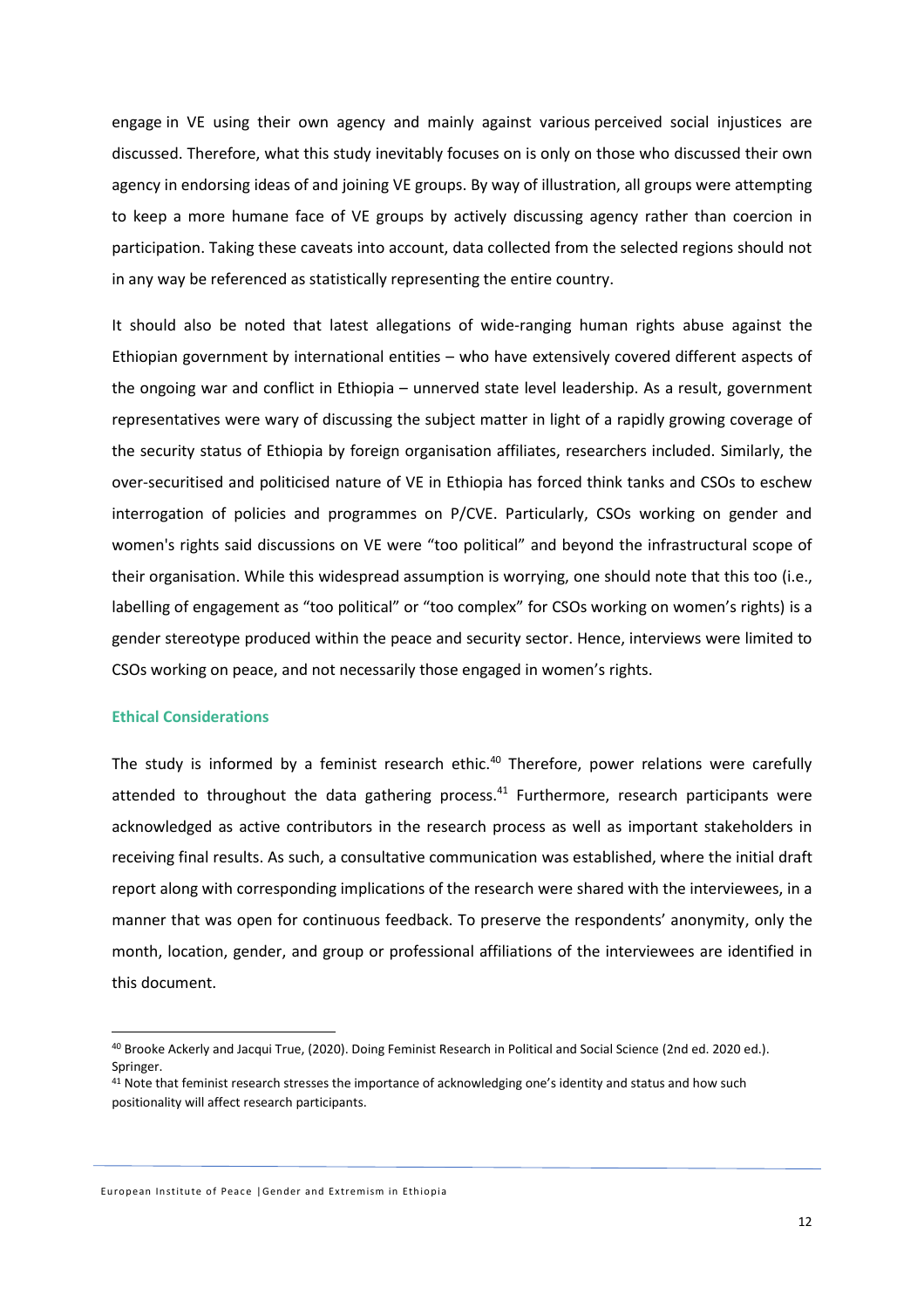# <span id="page-15-0"></span>Gendered Perceptions of Extremism and Violent Extremism

At the time of this research being carried out, a number of events highlighted the significance of violent extremism. The kidnapping of female university students; a subtle regime of enforced dress codes and behaviours in strict religious communities and areas under control of extremist groups; systemic rape and reproductive health violations during conflicts – these and other patterns of gendered violence across many regions of Ethiopia brought attention to the deliberate targeting of women and girls in VE activities. At the same time, the country has also witnessed a rise in the visibility of women in VE as ideologues, financiers and active perpetrators. Hence, the gendered conceptualisations embedded in different P/CVE strategies and their implications for women, along with factors for the association of women with VE, will be interrogated in upcoming sections.

### <span id="page-15-1"></span>**I. Women's Participation in Violent Extremism**

Women's involvement in violent conflict is not a new phenomenon – women have participated in geographically and ideologically diverse manifestations of violent extremism throughout Ethiopia's history. The fact that women can indeed facilitate and perpetrate violence underlines the need for Ethiopia to firstly recognise the potential of women as violent actors, and, secondly, include a gendered approach in its larger P/CVE strategy to better comprehend the ways in which women engage in violent extremism, and how VE establishments, then in turn, engage with them.<sup>42</sup>

A frequently heard remark from government-affiliated persons in this study was that there was not enough evidence of women taking part in VE. On the contrary, a considerable number of grassroots opposition activists and CSOs working on peace noted a surge in participation of women in diverse political enterprises including VE, especially following the 2016 mass demonstrations, predominantly in the Oromia and Amhara regions of the country.<sup>43</sup>

Although there is surface-level awareness of the gendered and unequal dynamics VE creates for women, there remains far less understanding of the gender-specific reasons why women support and

<sup>42</sup> The understanding and findings of VE that emerged from analysing the answers provided by respondents to questions of "what" and "which groups/collective action qualifies as VE?" are diverse and underpinned by either government labelling of groups and individuals as "terrorist", or alignment with other opposing political groups/ideals. Rather than the researcher seeking to categorise persons or groups as VE, the accounts cited below are the viewpoints held by the interviewees. See also Østebø et al., (n 37) and n 38 and 39.

<sup>43</sup> Awol Allo, (2017). Protests, Terrorism, and Development: On Ethiopia's Perpetual State of Emergency. Yale Human Rights and Development Law Journal, 134.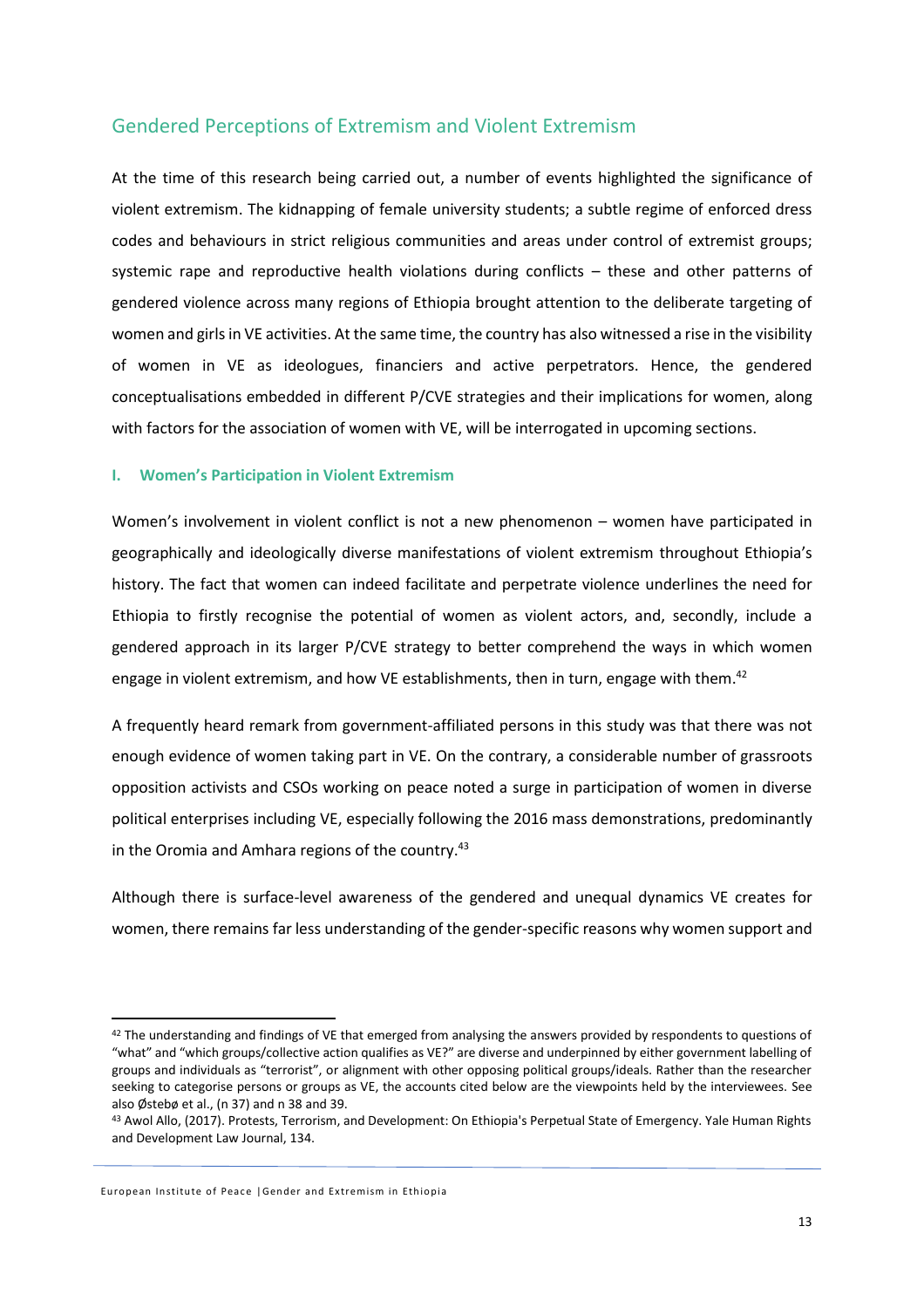join VE groups.<sup>44</sup> Women who radicalise in Ethiopia do so for various reasons that extend from freedom and agency to gender-specific victimisation by the state. Some of the reasons for women supporting and participating in VE may be the same factors driving men; however, gendered factors (personal, structural, or institutional) such as reaction to Gender-Based Violence (GBV) or gendered abuse by state forces as well as the gendered ways women figures in VE are romanticised (considered "heroines") are unique to women.<sup>45</sup>

Furthermore, the way women are recruited into these groups may also be gendered with VE ideologies usually being discussed in private or semi-private (such as women's associations) spaces as opposed to men who are socially afforded such convening out in the public.<sup>46</sup> While factors for joining VE groups may be voluntary or involuntary, it should be noted that such positions exhibit fluidity based on changing circumstances in social interactions and ideological positioning. The dichotomy of push and pull factors as determinants for joining a violent extremist group may also exhibit fluidity as some negative factors that aid in pushing women to violent extremism may also be mixed up with pull factors attracting them to such groups.<sup>47</sup> As such, a range of factors discussed below have left women more susceptible to VE ideologies and in close contact with VE groups, where push and pull factors, and voluntary and involuntary participation overlap.

### <span id="page-16-0"></span>**A. Hardening of in-group Values and Attitudes**

As political divides are on the rise, the hardening of in-group values and resultant attitudes and actions can manifest through pro-group VE behaviours. While women are less likely than men to commit violence in public,<sup>48</sup> they can play an active role in sustaining and buying into views of VE in social

<sup>44</sup> UNDP and UN Women, (2020). Conflicting Identities: The Nexus between Masculinities, Femininities and Violent Extremism in Asia, pp.57-80.

<sup>45</sup> OSCE. (2019). Understanding the Role of Gender in Preventing and Countering Violent Extremism and Radicalization That Lead to Terrorism - Good Practices for Law Enforcement. OSCE.

<sup>46</sup> Gendered realities of men in Ethiopia demonstrate that men discuss politics while socialising in public which isn't necessarily a typical scene for women. Field visits also demonstrate the same, including pubs and bars serving as places where common vision of politics is discussed and those who chose to stay quiet or neutral are belittled. In one of the visits, it was in fact the women serving drinks telling the men "Even women are joining the fight and here you are in the city, failing to defend your nation, your woman", a scenario speaking to factors of motivation.

<sup>47</sup> While "push factors" are structural level conditions pushing individuals to ideas and actions of VE, "pull factors" are psychological and socio-economic/political triggers increasing the likelihood of individuals to embrace VE. For example, while social marginalization may increase vulnerability to radicalization and be considered a push factor, it may also come with a sense of belongingness and hardening of group identity, an appealing pull factor. See also: Fathima Azmiya Badurdeen, (2020). Women who volunteer: a relative autonomy perspective in Al-Shabaab female recruitment in Kenya. Critical Studies on Terrorism, 13(4), 616–637.

<sup>48</sup> Erella Shadmi (n 5).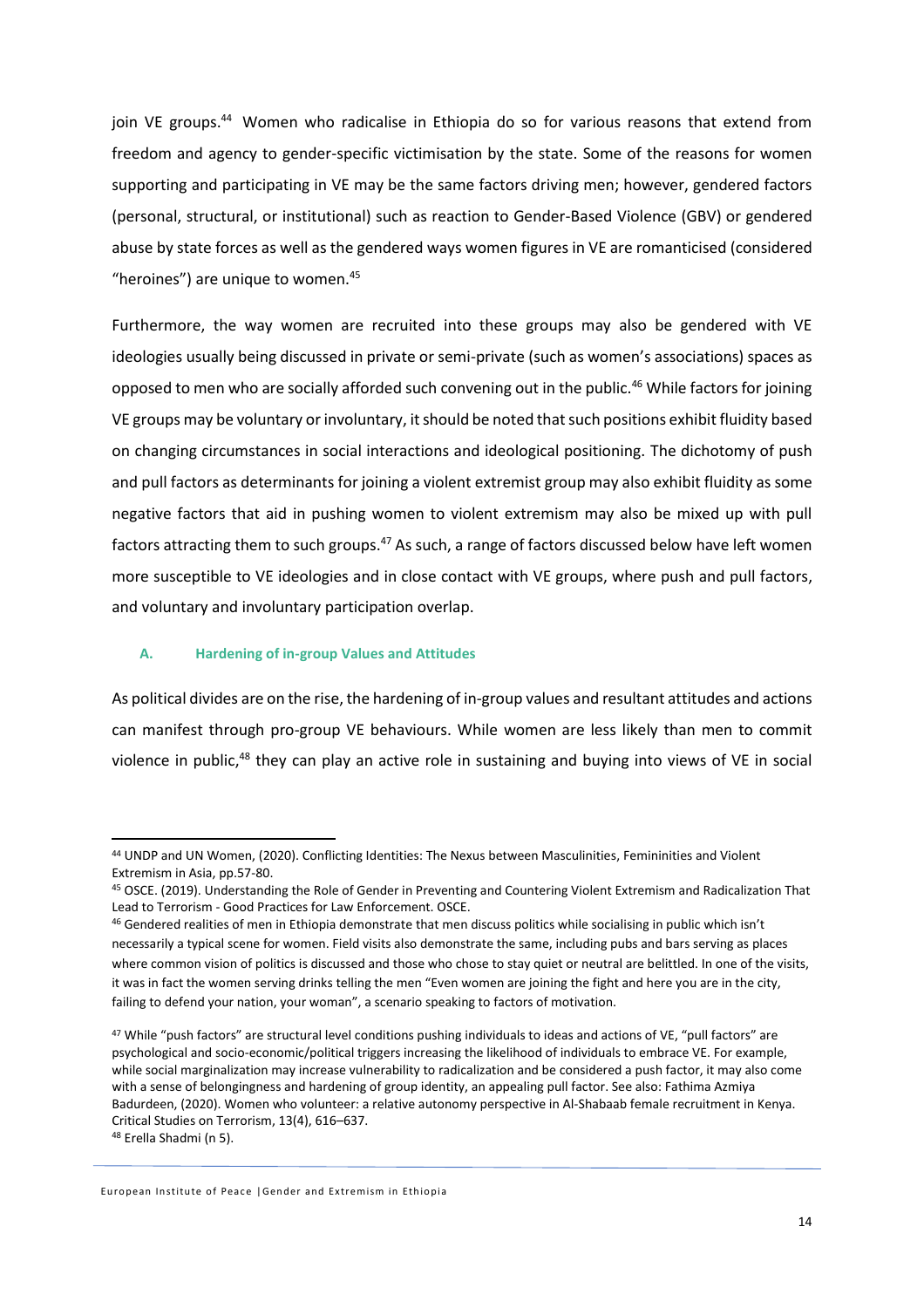networks. Such contributing views to VE structures are, in fact, much more visible online; an arena the gendered nature of which is yet to be fully explored.

An Amhara human rights activist based in the US said:

"Despite the state's ambivalent attitude towards the safety of Amhara's across the country, we continue to defend Ethiopia and our right to lead a decent and dignified life free of oppression, and possibly create an alternative political order where oneness is restored. The weight of our identity as Ethiopians and as Amharas, in particular, did not come from a paper [the Constitution] but, rather, via indefatigable struggles as torchbearers of the interest of the Ethiopian identity. The more I follow my community online, the more I am encouraged to live my truth and grow prouder of my Amhara heritage and history. At present, the Amhara youth fighting at the front, the brave Fano, are my heroes and that is a sense of attachment geography or distance cannot strip me of."<sup>49</sup>

Social media has been one of the most effective propaganda tools for spreading violent extremist ideologies and mobilisation in support of in-group values. This is particularly true for Ethiopians in the diaspora who are caught in a phenomenon referred to as "diaspora nationalism", the manifestation of which often includes advocating, financing and arming a nationalist movement, through mostly online community efforts.<sup>50</sup> Scholars term such form of political impulsion as "long-distance nationalism", an ideology grounded in nostalgia (i.e., idealised recollection of one's roots) and rejection (detesting realities of homeland, guilt and rage in exile) often heightened by a sense of community/sameness online.<sup>51</sup>

Although data relating to the exact percentage of women interested in VE content online is not accessible in Ethiopia, women have been voices of in-group VE ideologies and verbal hostilities in individual capacities ("lone wolf") and as part of organised groups. Social media has specifically enabled the creation of well-known online profiles, either anonymous (or fake) and real,<sup>52</sup> run by

[https://english.mathrubhumi.com/mobile/news/columns/i-mean-what-i-say/diaspora-nationalism-the-myth-and-the](https://english.mathrubhumi.com/mobile/news/columns/i-mean-what-i-say/diaspora-nationalism-the-myth-and-the-reality-shashi-tharoor-column-1.6016267)[reality-shashi-tharoor-column-1.6016267](https://english.mathrubhumi.com/mobile/news/columns/i-mean-what-i-say/diaspora-nationalism-the-myth-and-the-reality-shashi-tharoor-column-1.6016267) (last accessed 20 September, 2021)

<sup>51</sup> Ibid.

<sup>49</sup> Interview with an Amhara and Orthodox Christian identifying Human Rights activist in the US (woman), virtual, July 2021. <sup>50</sup> Shashi Tharoor, "Diaspora Nationalism: The Myth and the Reality" accessible at

<sup>52</sup> In June 2021 Facebook Inc removed a network of fake and duplicated accounts for coordinated inauthentic behavior linked to individuals associated with INSA, the Information Network Security Agency of Ethiopia. Se[e:https://about.fb.com/news/2021/06/removing-coordinated-inauthentic-behavior-from-ethiopia/](https://about.fb.com/news/2021/06/removing-coordinated-inauthentic-behavior-from-ethiopia/) (last accessed 10th Novemeber, 2021). While state-level participation /contribution to VE will be covered in subsequent sections, the role of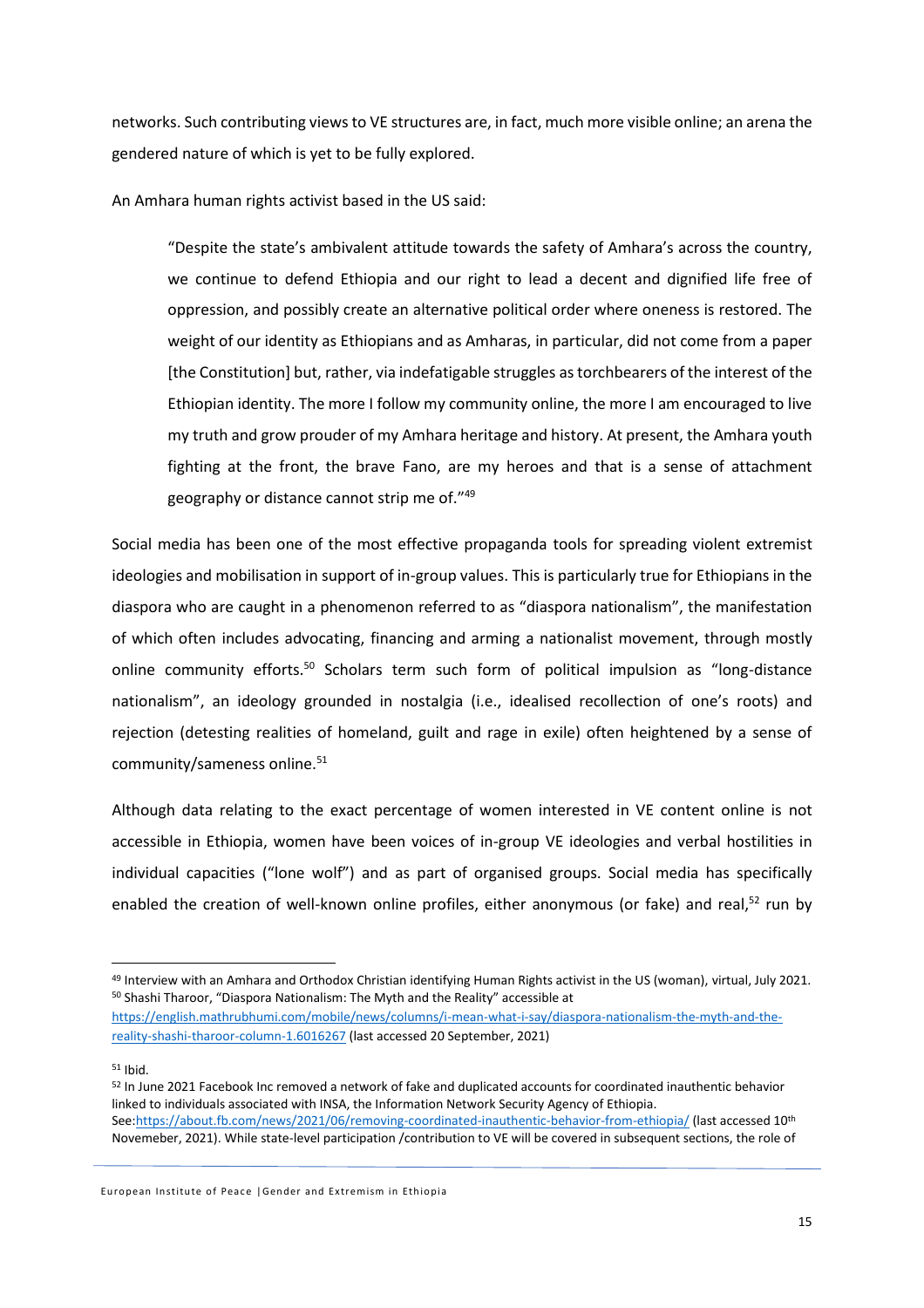women belonging to different groups in maintaining and reinforcing the distribution of VE ideologies.<sup>53</sup> While these women are highly likely to face gendered resistance, including different forms of sexism, if they were to support such ideas in person, the online space provides a relatively safer and physically removed engagement. The Internet thus creates opportunities for clandestine mixed gender interaction that is relatively safer and private for women wanting to participate in ingroup VE initiatives, either anonymously or otherwise.

### <span id="page-18-0"></span>**B. Romanticism; Fascination with a Charismatic Leader**

A Sidama academic and activist, a woman, displayed romanticism that was present in a number of interviews:

"People speak of the bravery of Tayitu, a history that is ideologically and socially inaccessible to me, aside from aspersions cast on such historical figures as of late. I am rather fascinated by women of contemporary influence such as Tigrayan women fighters, past struggles of whom are extensively documented in books such as "sweeter than honey" and presently covered in international news and social media campaigns." 54

A romanticised message and images of women fighters online, who seamlessly had to trade in their everyday life for a much-needed sacrifice, stand as a unique factor luring other women. Being part of something bigger than a woman's previously assigned position, jumping the fence of gender norms, had a specific appeal that spoke to many women looking up to these figures. Finding the state's convoluted vision unappealing, women's endorsement of VE is also driven by the potential to access power and amass the gendered status privilege (regarded as heroine) that comes with it. 55

# <span id="page-18-1"></span>**C. Community Profiling and Oppression by Law Enforcement Targeting Ethnicity or Religious Identity**

Security sector actors, including the military and police, play a significant role in how community-level P/CVE efforts are handled – either by alienating communities or buttressing partnerships and a sense

social media in intensifying and protracting existing grievances and its contribution to VE and radicalisation is deserving of separate and detailed analysis.

<sup>53</sup> Whether these accounts are run by women or not continues to be debated upon, accounts by the name Veronica Melaku and Senait Mebrhatu were repeatedly cited in interviews as key contributors to the hardening of in-group attitudes and VE. Interview with Amhara women academics and political activists, Addis Ababa and Bahir Dar, August 2021.

<sup>54</sup> Interview with a Sidama rights activist and academic (woman), Hawassa, July 2021; A number of women I had interviewed spoke of TPLF women fighters like that of Fetlework, a.k.a Monjorino, whose reputation as a brave, intelligent security actor transcended ethnic affiliations; as the women being interviewed weren't necessarily from Tigrayan communities. <sup>55</sup> Interview with woman academic and civil society leader, Jigjiga, May 2021.

European Institute of Peace |Gender and Extremism in Ethiopia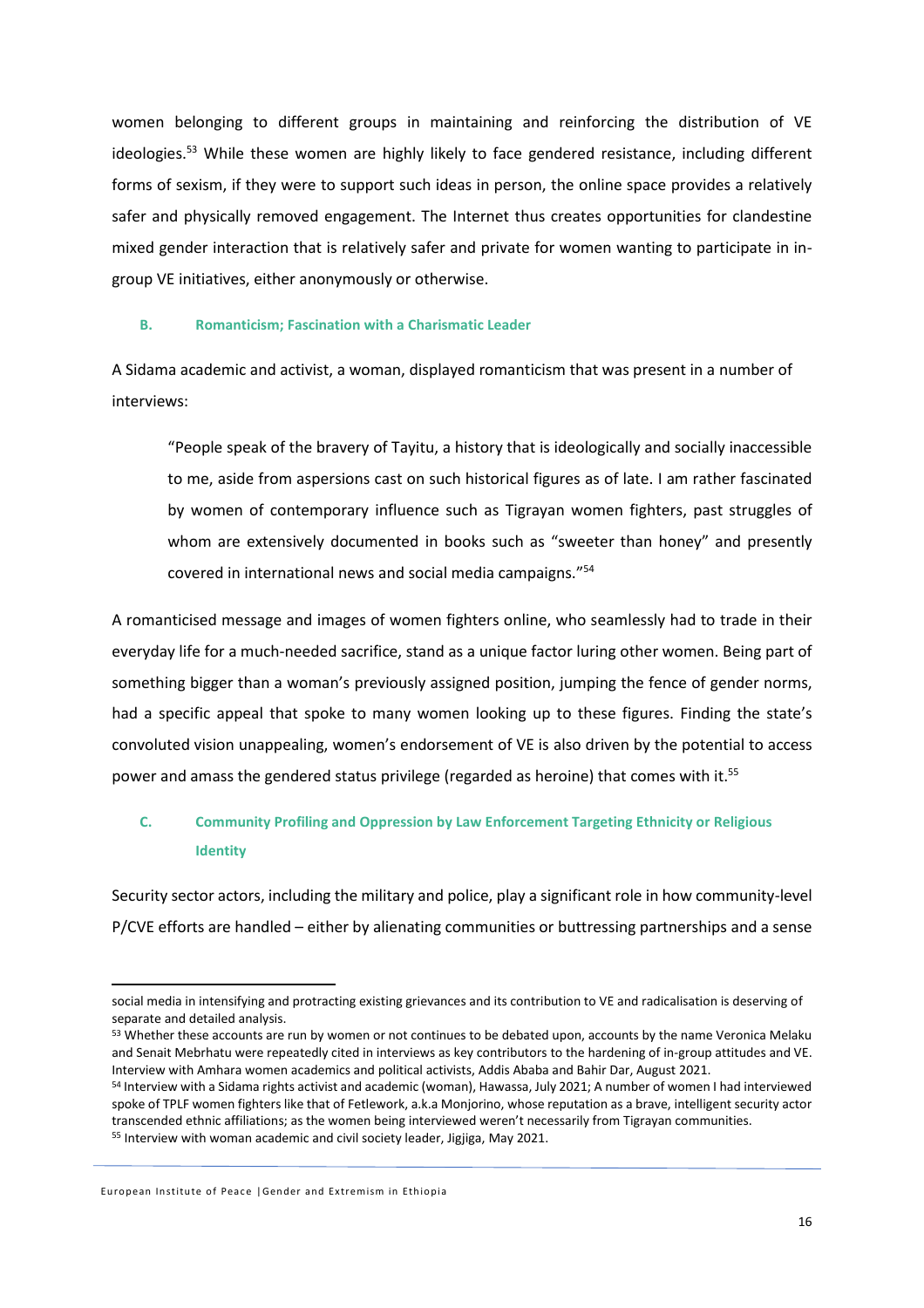of policy ownership. While research is sparse, reports have been published documenting grievances of women who have been impacted by abusive conduct of state security actors in the name of P/CVE efforts, such as when they are part of a group that is disproportionately targeted by these measures.<sup>56</sup>

A resident of Shashamene – a Muslimah Oromo Woman – described the situation:

"Anytime there is a slight concern of security, the federal government forces along with the regional head down to 01 [my neighbourhood], which is known to be an Oromo-dominated zone of the city. Over the years, this has taken an increasingly authoritarian turn with significantly increased military power and heavy security presence in the area. The law enforcement units are infamous for brutal tactics, including amputation, mutilation and rape – instances of which are barely covered in mainstream media. The nascent anger and organising of young women is therefore rooted in fighting this partisan abuse, invited in the name of maintaining law and order.<sup>57</sup>"

P/CVE approaches in Ethiopia have often been based on flawed radicalisation theories that routinely target some segments of society on the basis of ethnicity or age, such as the youth. Organisations such as Human Rights Watch and Amnesty International have repeatedly expressed concerns about the implementation of such programmes, emphasising procedural gaps including abuse of power on the part of the police and public prosecutors.<sup>58</sup> This includes concerns that people have been arrested and denied due process of law, via procedures of "arresting first, and investigating later" in the absence of any credible evidence and transparent procedures on the handling of suspected or actual extremist behaviours.

Scholarly and policy initiatives have demonstrated how P/CVE initiatives can have a gendered and unique impact on women. This is especially the case when state-level violations target women in populations marginalised by religion, ethnicity, and other categories. When such marginalised populations are discriminated against and targeted by law enforcement, they are likely to seek refuge in alternative political venues including VE groups.<sup>59</sup> Therefore, a gendered lens in P/CVE programmes involves an understanding of the myriad of positions women occupy in society and the connections

<sup>58</sup> See[: https://www.hrw.org/news/2020/08/15/ethiopia-opposition-figures-held-without-charge;](https://www.hrw.org/news/2020/08/15/ethiopia-opposition-figures-held-without-charge) 

[https://www.hrw.org/news/2021/06/10/ethiopia-boy-publicly-executed-oromia;](https://www.hrw.org/news/2021/06/10/ethiopia-boy-publicly-executed-oromia) 

<sup>56</sup> Interview with a regional coordinator for the Pan-African Youth Network for the culture of Peace (PAYNCOP) and member of Youth4PeaceAfrica at AUC-PAPS department, Somaliland, August 2021.

<sup>57</sup> Interview with a Muslimah Oromo Woman, resident of Shashamene, October 2021.

<https://www.amnesty.org/en/latest/news/2018/05/ethiopia-police-unit-unlawfully-killing-people-must-be-stopped/> (last accessed 20<sup>th</sup>, October 2021)

<sup>59</sup> Interview with Ogaden political activist previously in exile (woman), Hargeisa, August 2021.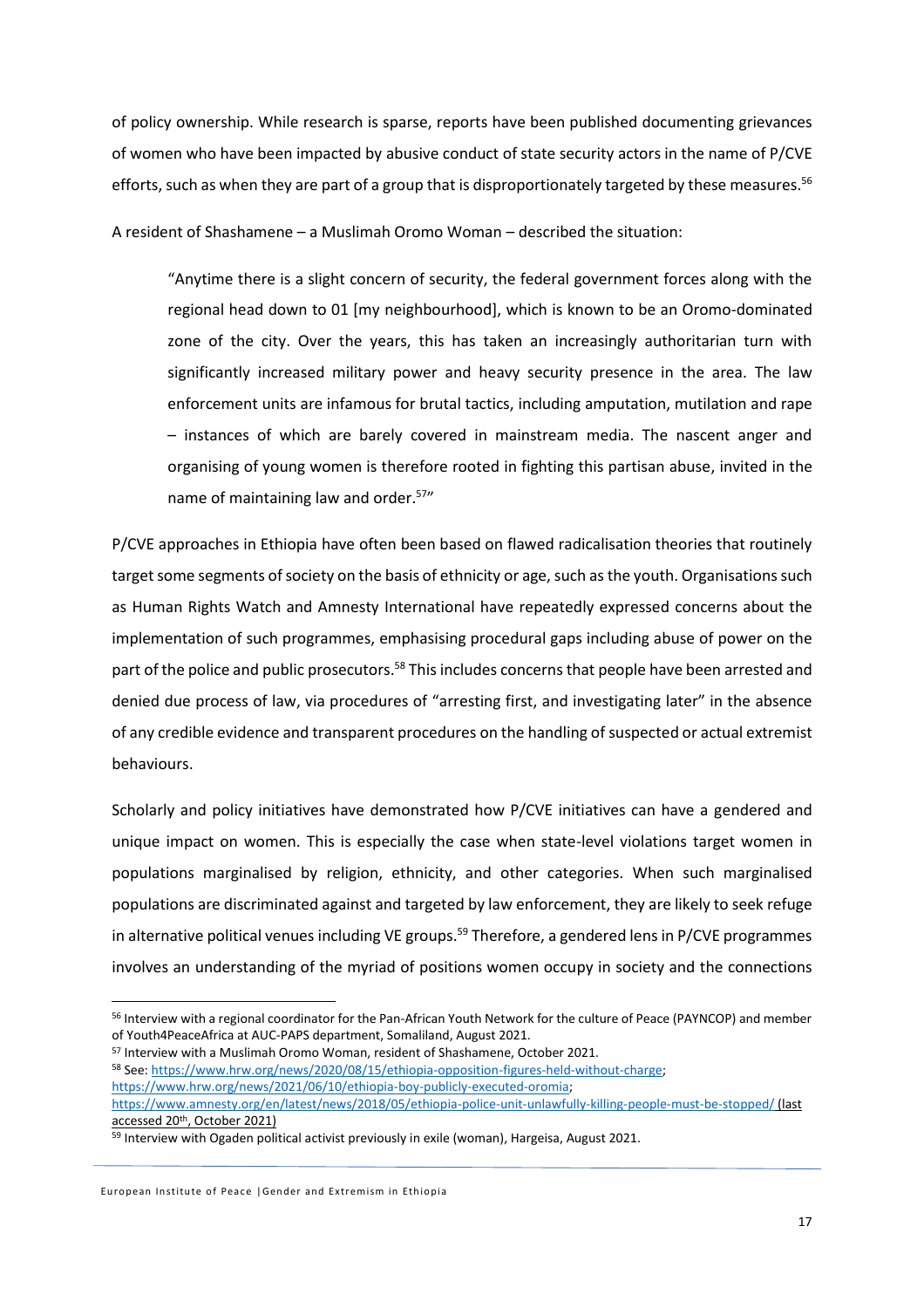between grievances that result from such programmes, and the conditions that make it conducive for women to join VE groups. For example, a woman may simultaneously experience gendered violations from state and non-state actors, such as from her immediate family, and may consider the latter the lesser of two evils, while the former may serve as a febrile atmosphere for increased interest in VE initiatives.

Interviewees have noted that charges of terrorism have been strategically deployed to criminalise dissent and signal the exclusion of individuals and groups from the political sphere. Some P/CVE efforts by the government were labelling groups such as Oromo and Somali as "suspect groups"; subjecting members of these communities to excessively violent measures. Where community members sensed their labelling as an automatic security threat, they spoke of government-led programmes from a position of disengagement, refusing to champion what they considered an extension of the "oppressive" agenda of the state.<sup>60</sup> Further, interviewees commented anecdotally that women in their communities whose loved ones are suspected of being involved in VE networks are overly-targeted by government forces for intelligence and security purposes, $61$  driving them to seek alternative political outlets, counterproductive to what these government forces are aiming to do. While previous research suggested that incorporating women into the police force and policy realm may mitigate the targeting of women in such communities, when such an argument was forwarded by the researcher, interviewees strongly cautioned against the upholding of such thinking.<sup>62</sup>

#### <span id="page-20-0"></span>**D. Real (perceived) Sense of Victimhood as a Result of Government Action or Inaction**

Anger at the state's failure – for example, frustration on the over-policing of a specific community or the failure to protect communities from widespread sexual violations in times of conflict – were documented as motivations behind women's involvement in VE in current Ethiopia. Interviewees noted that young women in the periphery (rural and marginalised communities) often feel dangerously alienated from narratives of the Ethiopian state and from the right to equality and freedom of opinion that underpins Ethiopia's constitution.<sup>63</sup> This particularly worrying pattern have been covered in the above sections, the concerns of which have been mostly raised by residents, and often political activists and influencers, of Oromia. Such perspectives suggest that oppressive actions

<sup>60</sup> Interview with women community mobilisers from Somali and Oromo communities, June-August 2021.

<sup>61</sup> [https://www.amnesty.org/en/latest/news/2020/05/ethiopia-rape-extrajudicial-executions-homes-set-alight-in-security](https://www.amnesty.org/en/latest/news/2020/05/ethiopia-rape-extrajudicial-executions-homes-set-alight-in-security-operations-in-amhara-and-oromia/)[operations-in-amhara-and-oromia/](https://www.amnesty.org/en/latest/news/2020/05/ethiopia-rape-extrajudicial-executions-homes-set-alight-in-security-operations-in-amhara-and-oromia/) ;<https://mobile.twitter.com/AbaaBoraa/status/1340241374793363456> (Last accessed October 20th, 2021)

<sup>62</sup> Dessalegn Kebede Kedida, (2020). Police Women's Empowerment in Ethiopia. Oromia in Perspective. Police Women's Empowerment in Ethiopia: Oromia in Perspective, 50-64.

<sup>63</sup> Interview with Oromo political activist in exile (woman), virtual, June 2021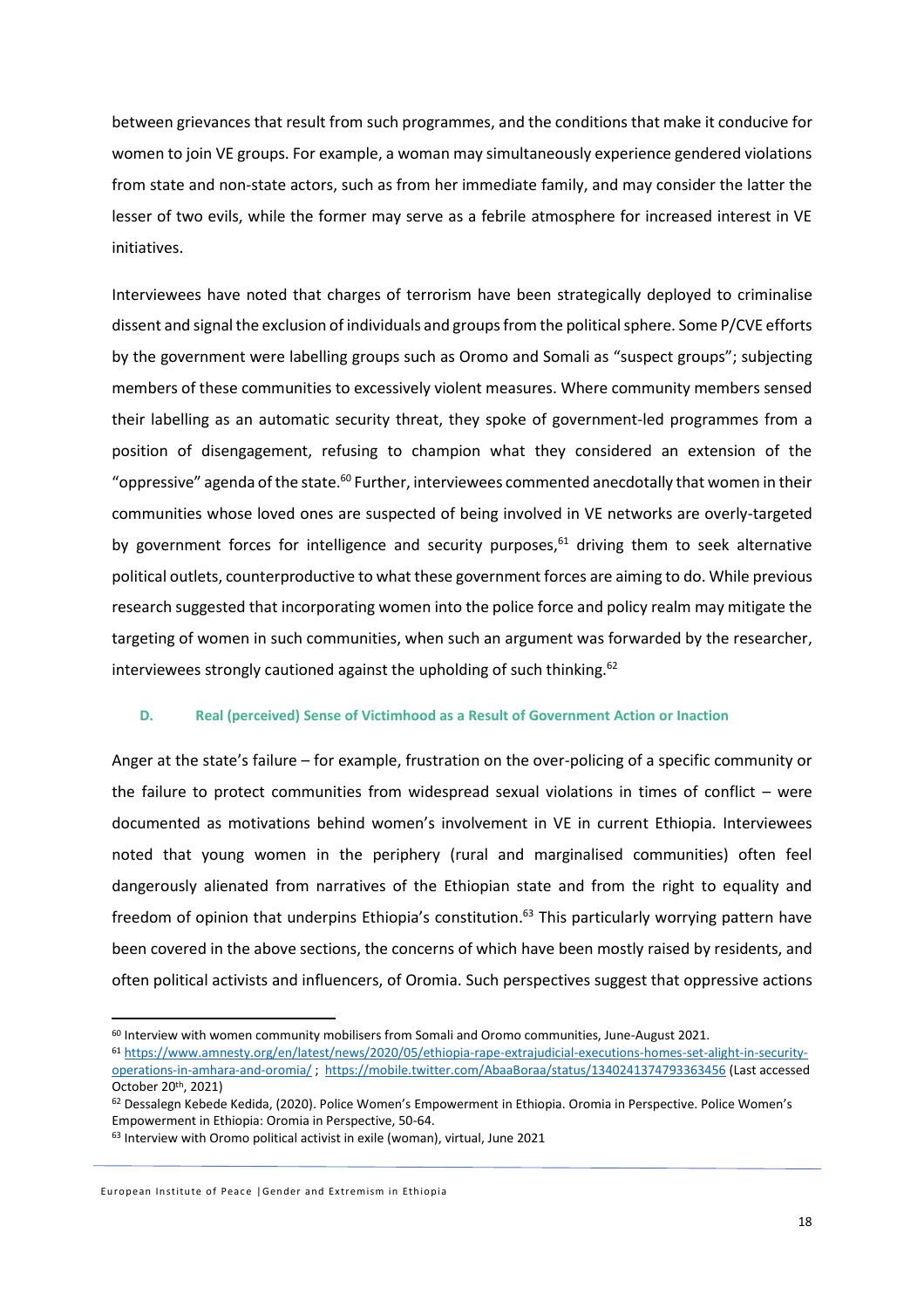of the state and security forces targeting certain ethnic groups and in the name of P/CVE efforts have further hardened separate and potentially antagonistic identities to the detriment of a stable, allembracing security infrastructure.

On the other hand, the inaction of the state in communities of Tigray and Gumuz has resulted in a high number of women either supporting ideologies of VE or joining armed movements.<sup>64</sup> Peace experts argue that personal trauma, most notably rape, stigmatises women, making them easier targets of recruitment and active vessels of VE.<sup>65</sup> To this end, a high level of conviction was recorded amongst such communities, where VE groups provided a sense of security and infrastructure to restore justice when all faith has been lost in the State.<sup>66</sup>

### <span id="page-21-0"></span>**E. Avenging**

The executive director of a peace organisation, a man, said:

"Gender is not exclusively dictated by culture but also politics. In some communities, women are the most bellicose in how they evoke popular collective memories of conflict and loss to motivate revenge killings, and rope their communities into retaliation."<sup>67</sup>

While associations with VE groups was high amongst individuals who see the state as the perpetrator of the injustice suffered in their lives, either through its action or inaction (as documented above), a crisis event in the life of a woman caused by non-state actors or rival groups can also be a contributing factor. Avenging the death of loved ones, loss of personal relationships or an effort to reclaim perceived or real historical imbalances and injustices i.e., communal grievances, hence, were key motivating factors. Here, VE is used as a way of "transforming victimhood into mastery"<sup>68</sup> when members of a particular community feel humiliated by the actions of other groups. In light of this, not only do women use these circumstances to endorse VE organising actively but they may also shame men and boys into joining, sustaining stories and feelings of loss to fuel organised anger.

<sup>64</sup> Interviews with women community mobilisers of Tigray and Gumuz, June 2021

<sup>65</sup>Mia Bloom, (2010). Death Becomes Her: Women, Occupation, and Terrorist Mobilization. *PS: Political Science & Politics*, *43*(03), 445–450.

<sup>&</sup>lt;sup>66</sup> Interviews with women community mobilisers of Tigray and Gumuz, June 2021; read also accounts of women who have witnessed a range of violence at close range without protection from government and having to join the fighting here <https://mobile.twitter.com/declanwalsh/status/1414595861359833092>

<sup>67</sup> Speaking on experiences of Gambella with Executive Director of an organization working on peace (man), Addis Ababa, August 2021

<sup>68</sup> Lynn Davies, (2008). Gender, education, extremism and security. *Compare: A Journal of Comparative and International Education*, *38*(5), 611–625.

European Institute of Peace |Gender and Extremism in Ethiopia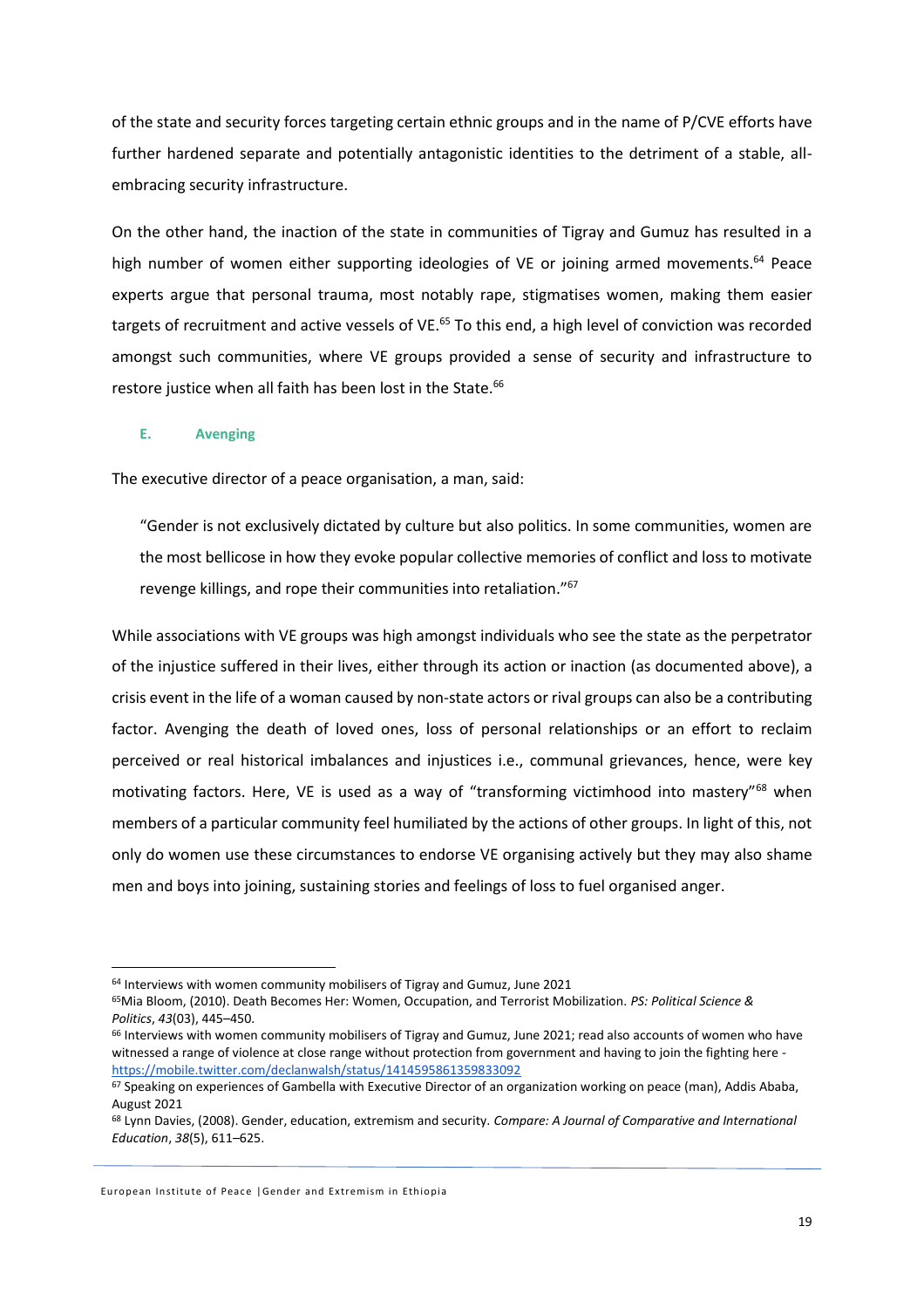### <span id="page-22-0"></span>**II. Representation of Women in Ethiopian Discourses on P/CVE**

While there are no explicit government or institutional mechanisms recognising and supporting women's P/CVE roles and activities in Ethiopia, there are two ministerial-level efforts we can draw references from. The duration of this research marks two years since the launch of these programmes (ad-hoc interventions) that are supported by the Ministry of Peace and Ministry of Women, Children and Youth Affairs, Ethiopia. This timeframe allows for a reflection and tracking of impact through the years. While there are a bewildering number of short-lived peace initiatives (lacking national strategy and follow-up monitoring mechanisms) coming from different government ministries, the following examples are purposefully selected to demonstrate the gendered nature of P/CVE efforts.

More recently, a heightened focus on the inclusion of women has emerged in the context of peace and dialogue in Ethiopia, though not necessarily solidified and backed by structural and institutional gendered measures. Gendered assumptions and stereotypes about women's participation in peace have been remarkably sticky in government policy and programme thinking. Women are seen as natural peace agents, emphasising their biological role or stereotypical depiction. Hence, governmentdesigned programmes on violent extremism are usually underpinned by widely held stereotypes about women, including depoliticisation and homogenisation of womanhood.

#### <span id="page-22-1"></span>**A. Project "a Shero Rejects Ethnic Divide [Jegnit Zere'gnten Teteyefalech]"**

This particular project is an extension of the *Jegnit* [Heroine/Shero] flagship program under the Ministry of Women, Children and Youth Affairs, Ethiopia. The programme had a nation-wide conference under the slogan of "ሴቶች ዘረኝነትን በመጠየፍ ለሰላማችን ግንባር ቀደም ሚናችንን እንወጣ!" which promoted the role of women abhorring and rejecting ethnic division (markers) in order to promote peace. The conference included women of diverse backgrounds, who were then interviewed as part of this research. While cognizant of diversity, the conference offered little guidance on tangible ways to overcome entrenched structural inequalities underlying ethnic and gender identities, which have a bearing on the effectiveness of P/CVE programmes in Ethiopia. Hence, the message largely failed to explore and analyse the intersecting identity of women, specifically their relationship to ethnicity.

Moreover, the discourse of "abhorring ethnicity for peace" implicitly sets women apart from men, with their interest in peace embedded in womanhood and trumping other forms of identities. This assumed potential of women, combined with the vague ideological foundation of the conference and engagements with the community, thereafter resulted in confusion and untenability of the program. The interviewees noted that such reductive rhetoric of womanhood has an unintended (and often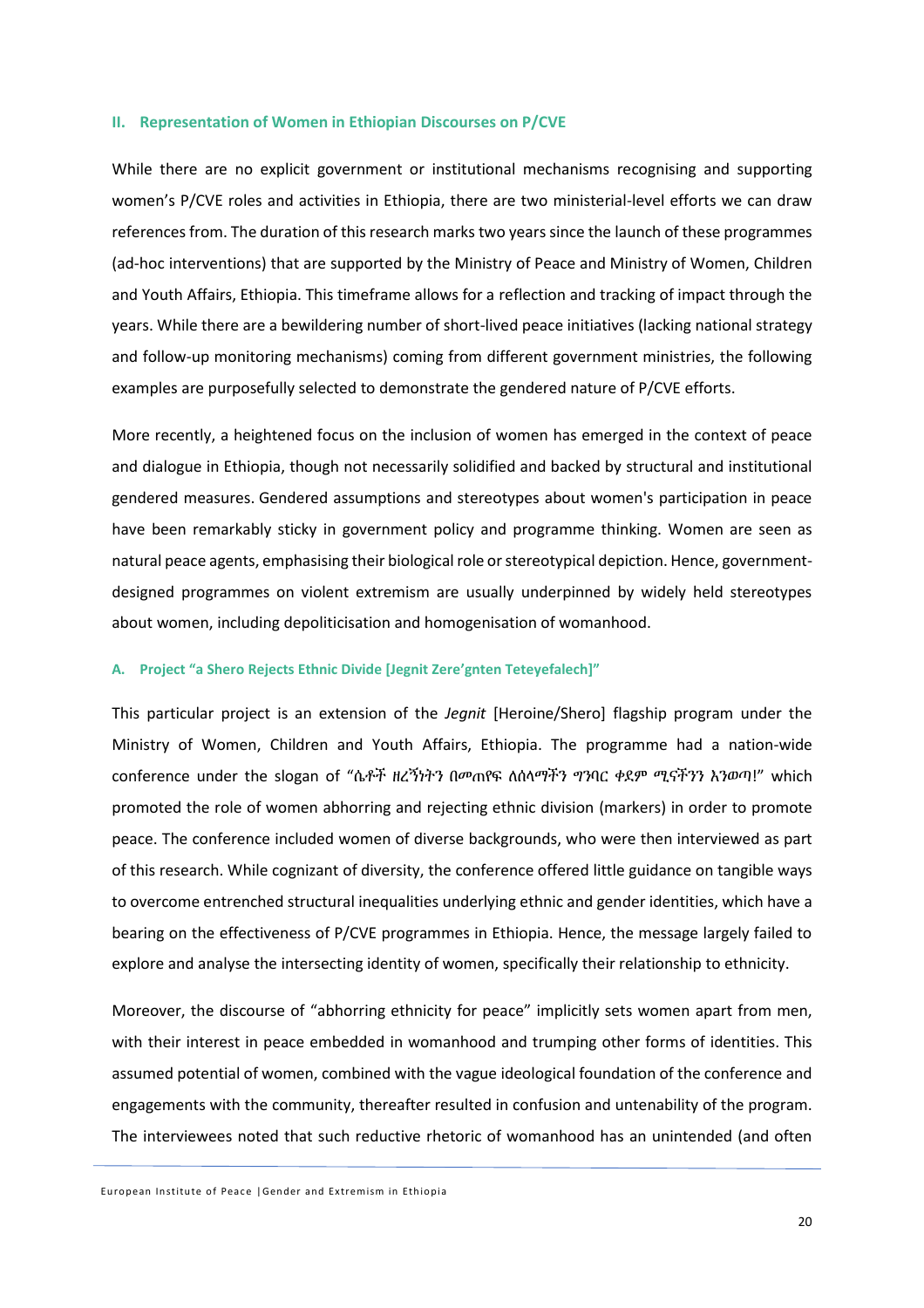unavoidable) consequence of further alienating women grappling with interlocking systems of oppression such as ethnicity, class and religious inequalities from the arena of state and power.<sup>69</sup>

Conventional gender notions such as these, as they have been utilised in government programmes, fail to capture the fluidity of identities amongst Ethiopian women. While variables such as ethnicity and religion are complex and variously defined by geopolitical situations, they are particularly important to understanding women in Ethiopia.

This stereotypical depiction of women as a homogenous group whose interests are only confined to their womanhood (and unambiguously as "peaceful agents" at that) was met with resistance. Some of the women interviewed labelled such messaging as "unity-bent braggadocio seeking to impose the unchecked assimilationist [Medemer] project".<sup>70</sup> Furthermore, the women noted that a culture of peace shouldn't be treated as an abstract vision to be paraded in conferences rather one that needs to be actively built into communal relationships between and among citizens of the Ethiopian state.<sup>71</sup>

### <span id="page-23-0"></span>**B. Mothers for Peace [Ye'selam Enatoch]**

*Mothers for Peace* is an Ethiopian women's initiative comprising members from all regional states of Ethiopia to strengthen the culture of peace-making and dialogue.<sup>72</sup> *The Mothers for Peace* are active across Ethiopia and predominantly engage with politicians and student groups to mediate conflict. The initiative was born out of recurring challenges to peace and security in Ethiopia by the mothers themselves and later garnered help from the Ministry of Peace, among other government stakeholders.

*Mothers for Peace* was initiated with the slogan "*Mothers are a symbol of Peace*" and employed traditional/customary ways of engaging with a community such as kneeling and begging actors to come to peace tables through primarily emotional appeals. Statements they often used included "*by the breast that has fed you and the back that has carried you, make peace because you are valuable to every one of us*" and "*peace is the basis of everything, no one should hurt the other, and a mother should not cry because of losing her child*."

<sup>69</sup> Interview with a Sidama rights activist and academic (woman), Hawassa, July 2021 <sup>70</sup> Ibd.

 $71$  Interview with Amhara women's rights activist (woman), Bahir-Dar, August 2021.; Interview with Former adviser to Minister of Women, Children and Youth (woman), Ethiopia, Addis Ababa, August 2021 and Interview with a legal adviser and women's rights advocate from Dawuro (woman), Hawassa, July 2021.

<sup>72</sup> United Nations Office to the African Union (UNOAU) and the African Union Commission (AUC). (2020). *She Stands for Peace: 20 Years, 20 Journeys*[. https://unoau.unmissions.org/she-stands-peace-20-years-20-journeys-english](https://unoau.unmissions.org/she-stands-peace-20-years-20-journeys-english) p.96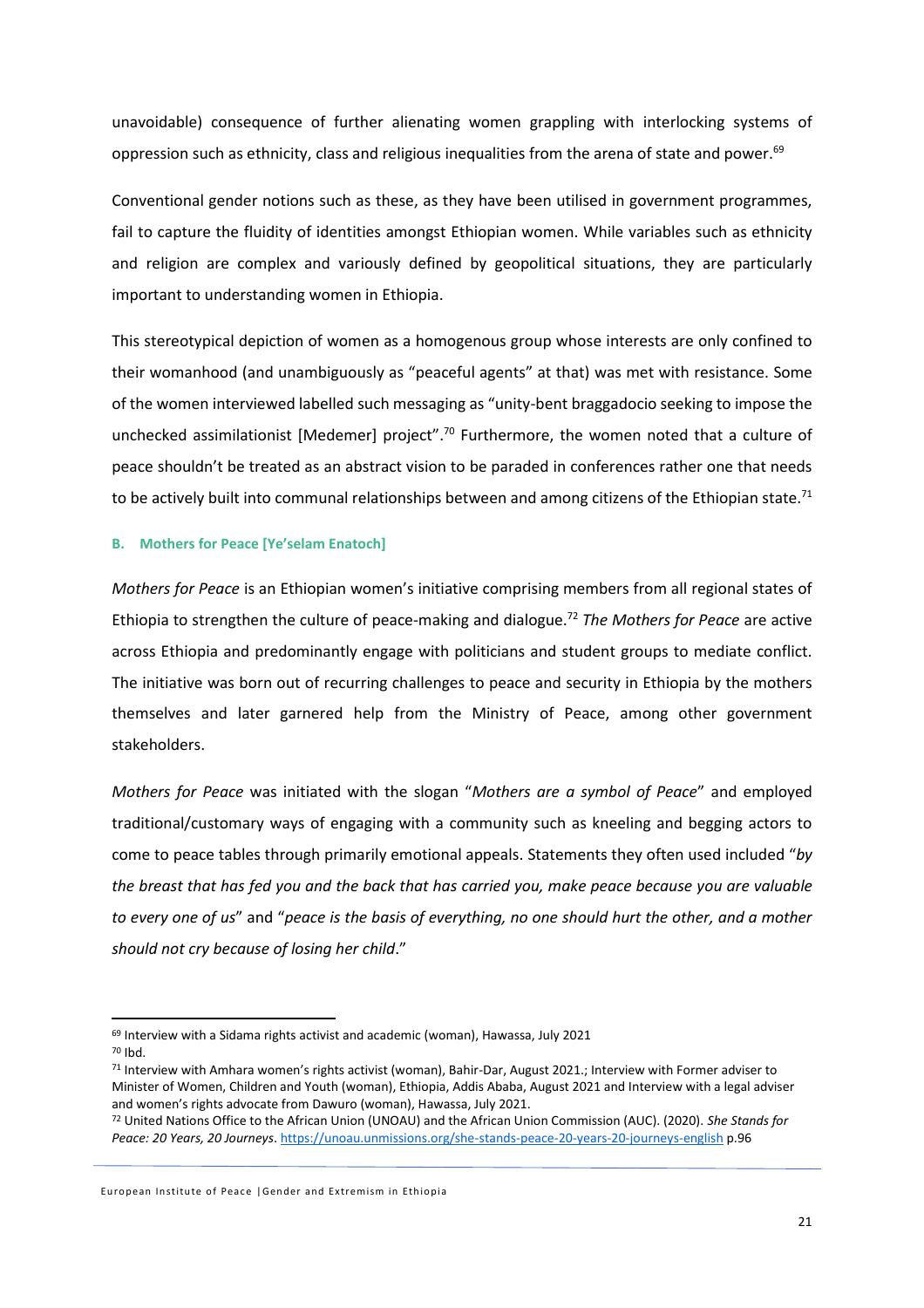The government was quick to recognise these women as a potentially de-radicalising force, positioning them as embedded security allies and peace makers.<sup>73</sup> As such, the question of peace at a certain point was in the hands of communal actors and mediators – and particularly in the hands of these mothers, who were assigned responsibility for the potential radicalisation of Ethiopian youth and political actors. While mothers carry high symbolic significance in most African societies, including in Ethiopia, as "essential building blocks of social relationships", such forms of essentialisation of mothers and emotional appeal require further structural interrogation.

Firstly, and in light of the current political context, the social capital of motherhood for peace is in a questionable state. Even religious and traditional leaders who transcend different social spaces and have a large influence on society are increasingly losing their common hold in the current Ethiopia. The political crisis has made it so that sacred institutions are trusted differently amongst different groups. *The Mothers for Peace* are no different. While they gathered at first for common peace goals, these mothers grappled with different identities that defined their relationship with peace and the state itself. In fact, following the Tigray war, the divide became apparent and the collective itself faced major internal tension, with some even endorsing the war, thereby losing credibility amongst certain communities.<sup>74</sup>

Secondly, the mothers were not granted institutional and structural access to peace tools other than emotional appeals, which emphasised the gendered assumption and essentialised all mothers as peace-loving agents. Though such a perception of mothers opens a way for greater agency, granting them opportunities to facilitate social reintegration and mediation, which was otherwise reserved solely for elderly men; it also lays an additional burden on women to promote peace, while having little to no regard for their principles, knowledge base and genuine access to political systems.

Hence such simplistic assumptions are problematic for many reasons, not least of all because they reinforce a stereotypical gender depiction of peace-wanting women/mothers. But they also ignore the challenges that peacemakers – women or men – may potentially face in a society like that of Ethiopia, where norms of conflict and violence permeate. While P/CVE efforts may need to engage with the social and cultural roles that women tend to play in many communities and families, they

<sup>73</sup> [https://ne-np.facebook.com/epaEnglish/photos/peace-mothers-movement-to-own-legal-entitye-p-a-ministry-of-peace](https://ne-np.facebook.com/epaEnglish/photos/peace-mothers-movement-to-own-legal-entitye-p-a-ministry-of-peace-stated-that-th/946708389235181/)[stated-that-th/946708389235181/](https://ne-np.facebook.com/epaEnglish/photos/peace-mothers-movement-to-own-legal-entitye-p-a-ministry-of-peace-stated-that-th/946708389235181/) (last accessed 20th, October 2021)

 $74$  Interview with a Tigrayan peace worker (a woman with disability), Mekelle, June 2021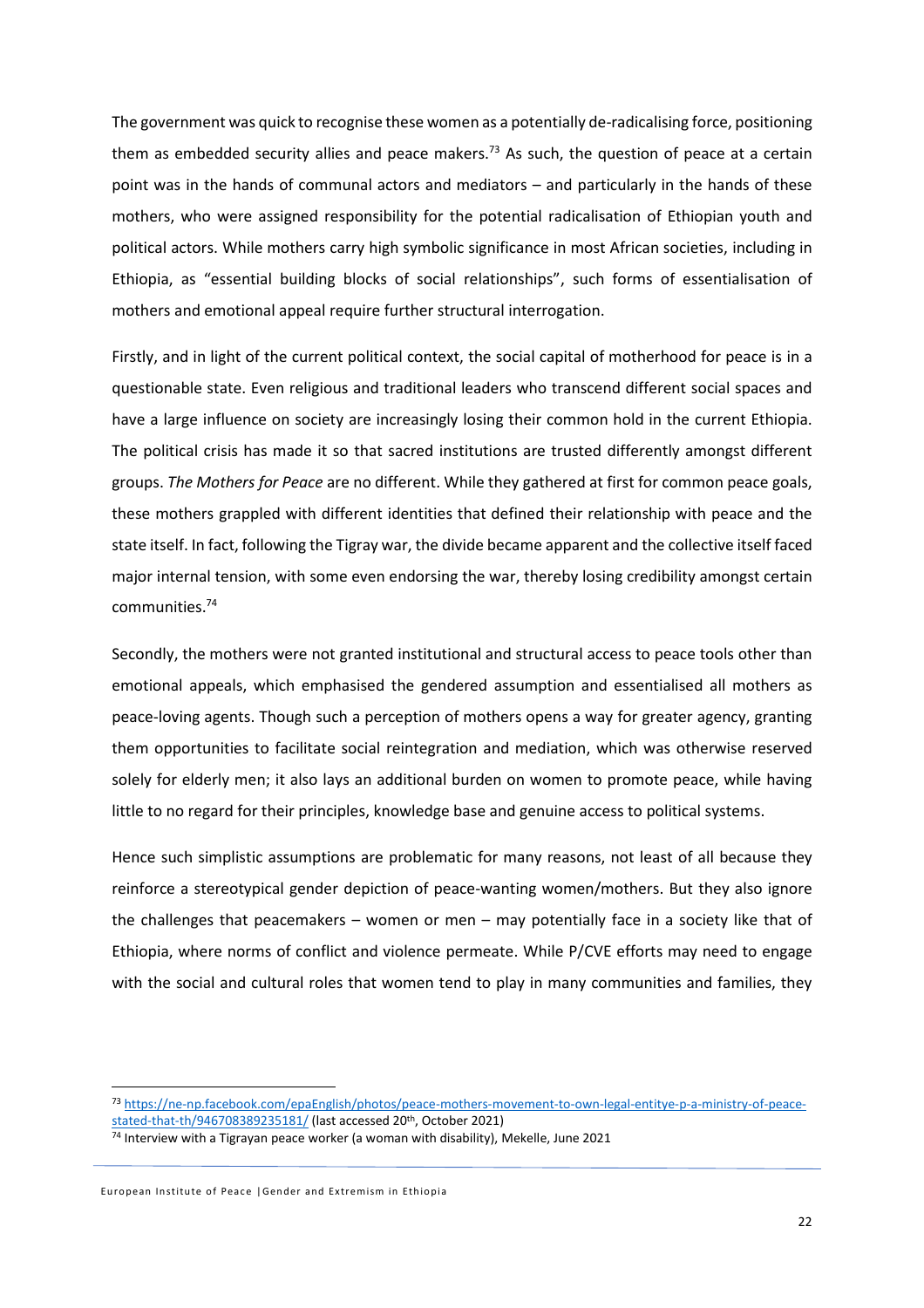should do so thoughtfully and reflectively, aware of the gendered, intersectional, and institutional implications.

# <span id="page-25-0"></span>State Violent Extremism

Though current international legal frameworks and definitions of VE fall short of interpreting the ideological content of a state's violence, the state's potential as a VE actor is a recurring theme in the research.<sup>75</sup> While the capacity of women to participate in VE manifests more readily in pro-nationalist movements than institutionalised/formal government settings, <sup>76</sup> the Ethiopian experience at present demonstrates otherwise.

One interviewee, a male policy and research adviser, argued:

"In order to provide a holistic view of violent extremism, I would [..] encourage us to look into the government doings and not exclusively focus on the usual "suspects," left in the margins of politics. The current government too has a virulent political system that is akin to its predecessor, and that it, ironically (despite a philosophy of compromise and reconciliation, i.e., "medemer"), could not resist but charge defiant political forces with spurious terrorism labels while overlooking the doings of its own."77

Gender analysis of VE should include not just women as non-state actors without formal power but also women within government structures contributing to the mobilisation, financing and increased activism in support of VE groups. One evident outcome of the Tigray war, and the subsequent "political elite" responses thereto, involves an extensive re-assessment of drivers of violent extremism within the state itself. State rhetoric and responses from members of the ruling political class signalled endorsement of violence beyond the well-defined general duties of the state, including endorsing and calling on violence by non-state actors in a manner that qualifies as VE.<sup>78</sup> Additionally, as Ethiopia grapples with its monopoly on force, the nature of state-imposed measures confronting either VE or

<sup>&</sup>lt;sup>75</sup> In his early days, it should be noted that Prime Minister Abiy Ahmed admitted to law makers that Ethiopian security forces and by extension the state committed "terrorist acts" against its own citizens in an effort to stay in power. This admission was made in the face of many being exonerated from charges of terrorism. See: <https://www.aljazeera.com/news/2018/6/19/ethiopia-pm-security-agencies-committed-terrorist-acts> (Note that within

peace and security discourse of the Ethiopian state, violent extremism, terrorism and radicalisation are often used interchangeably.)

<sup>76</sup> Fionnuala Ní Aoláin, (2013). Situating Women in Counterterrorism Discourses: Undulating Masculinities and Luminal Femininities. *Boston University Law Review*, *93*, 1091.

<sup>77</sup> Interview with policy adviser and researcher (man), Addis Ababa, August 2021.

<sup>78</sup> Interview with legal expert and Sidama community mobiliser (woman), Hawassa, August 2021; Interview with member of interim government of Tigray (man), Mekelle, June 2021.; Facebook (n52)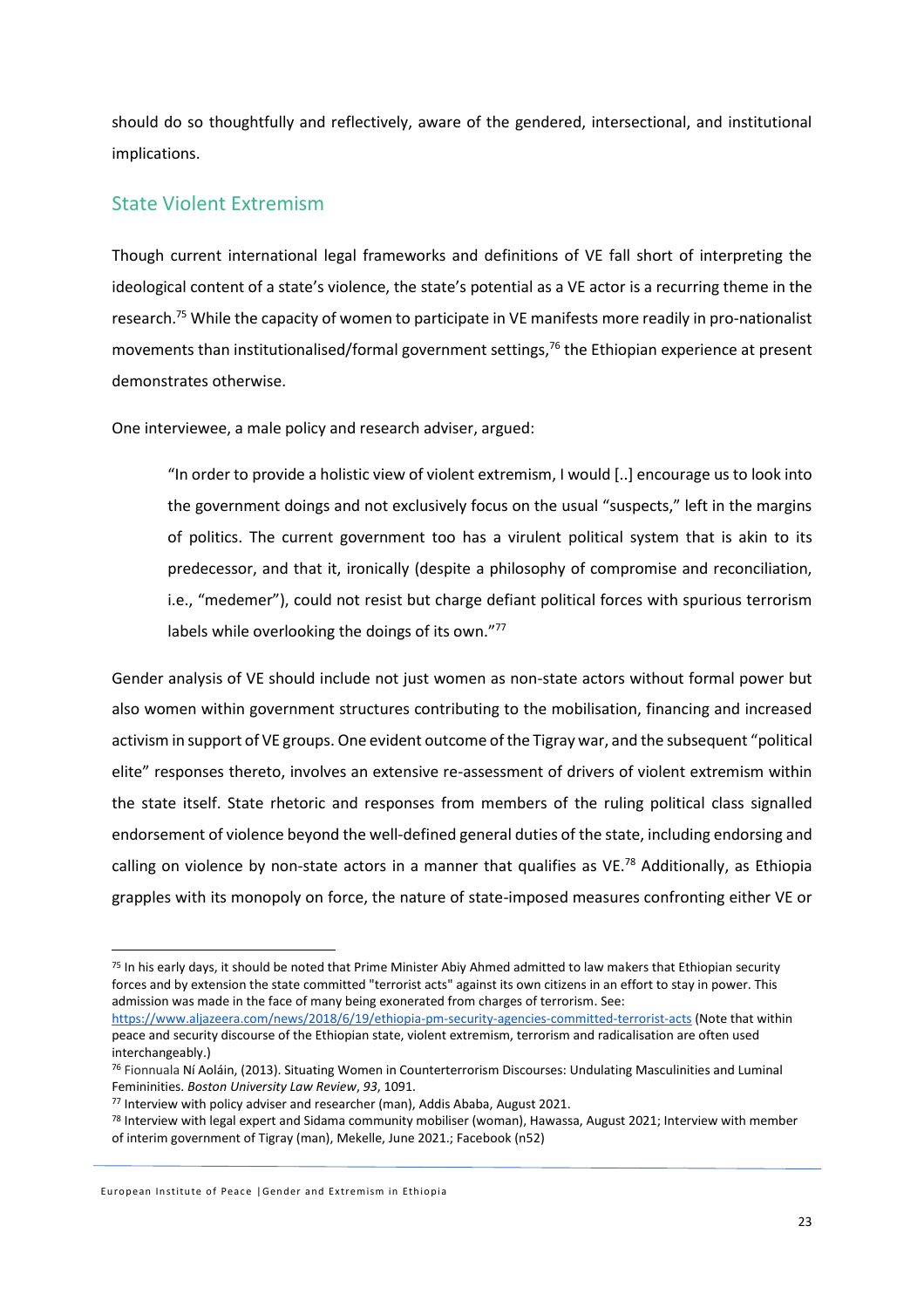contending power holders have become increasingly dubious. Among others, documentation of extrajudicial killings and sexual violence by Ethiopian forces, grounded in certain ideologies and targeting civilians can account for violent extremism, the nuances of which merits further investigation.<sup>79</sup>

There are accounts of women in the state machinery not only endorsing state-sanctioned violence and participating in languages of warmongering, classification, and dehumanisation, but also as vocal supporters of para-state actors.<sup>80</sup> While interviewees shared semi-substantiated concerns over ethnic-based resource mobilisation amongst state-level politicians for paramilitary and regional special forces they considered to be VE actors (during the data collection phase), such form of support was later mainstreamed and openly endorsed by the government (by the time this research was in its editorial phase). Although accusations of supporting such structures need further scrutiny, there are several remarks made by female politicians disclosing sentiments of this nature.<sup>81</sup> These remarks are also closely related to intensifying ideological discourses in favour of a certain ethno-national agenda in the Ethiopian state machinery. However, little clarity exists as to their accountability in the VE arena where actors involved are agents of the state.

# <span id="page-26-0"></span>The Relationship between Violent Extremism and Violence Against Women and Girls

There appears to be limited systematic research uncovering the correlation between violent extremism and violence against women and girls (VAWG) in global policymaking.<sup>82</sup> While cases of VAWG exacerbated during incidents of VE are fairly well recorded, the link between exposure to VAWG and radicalisation into VE, state measures against VE resulting in higher cases of VAWG, as well as the rise in VAWG as a potential tell-tail sign of a community's endorsement of VE is poorly known.

One Tigrayan woman, providing an account that speaks to the link between exposure to VAWG and radicalisation, said:

<sup>79</sup> HRW; Amnesty reports (n 58, 61)

<sup>80</sup> Interview with a woman politician, Amhara Regional State, Bahir Dar, August 2021.

<sup>81</sup> While the current government constitutes a greater number of women in power including presidents of high offices, ministers and high-level advisers, social media has witnessed their laudation in support of violent wars.

Se[e https://www.dw.com/en/hate-speech-in-ethiopia-abiy-ahmed-resurrects-old-demons/a-55800705](https://www.dw.com/en/hate-speech-in-ethiopia-abiy-ahmed-resurrects-old-demons/a-55800705) ; <https://www.reuters.com/article/us-ethiopia-conflict-idUSKBN29W1V4> (last accessed 28th Jan, 2021)

<sup>82</sup> Richard Jackson etal., (2011). *Terrorism: A Critical Introduction* (2011th ed.). Red Globe Press.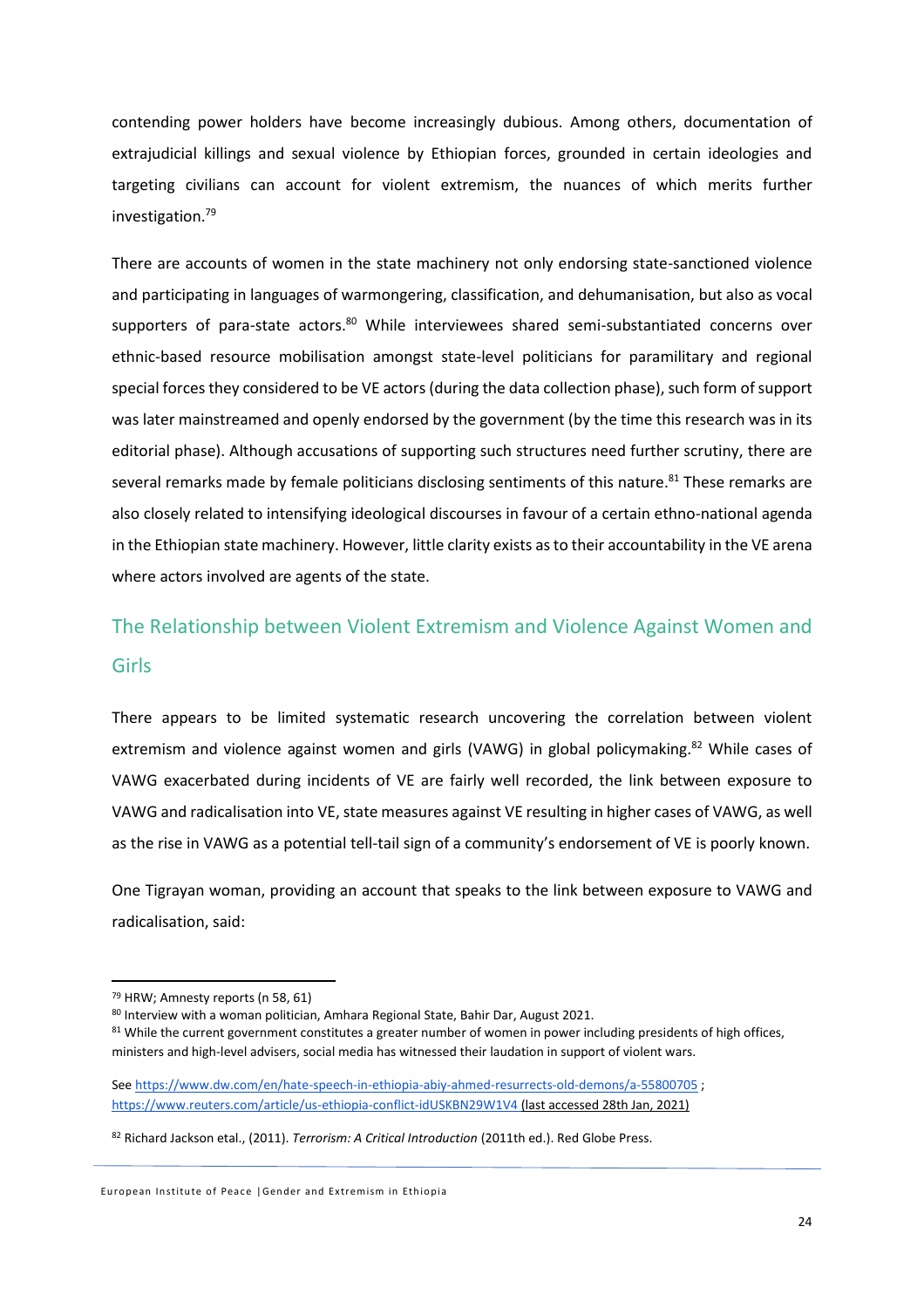"During a coffee chat here with male colleagues [pointing to the tent-like makeshift coffee shop by the street corner] one of them asked us to join him in the front. I refused openly and said 'I do not feel safe travelling long distances with and accompanying men to the desert [*berha*].'

To my surprise, he raised a point that I pondered on for long, 'would you rather be raped by [enemy] soldiers sitting here then?' No way! I would rather die in fighting than be raped in this pogrom, I thought."<sup>83</sup>

In "suspect communities" of Ethiopia where abusive measures were recorded in the name of P/CVE efforts, and a series of public protests broke out, several accounts indicated a rise in VAWG at night, presumably by men needing to compensate for having been emasculated by the state, who sought out to reassert their masculinity in the face of that day's events.<sup>84</sup>

A woman from Oromia Special Zone said:

"Every protest comes at a high cost for women, either in the direct violence they face at home or in the attacks targeting establishments employing majority of women [a form of economic violence that calls for independent investigation of its own]. As social norms put a heavy caregiving burden on women, we assume the violence and hurt that is directed to us women is part of the collective [unspoken] pain. Our men were hurt and so, they hurt us. Where do we expect them to take their anger out when everything else other than the home is hostile to them? And if we speak of such violence in public, in the face of misinformation and lies that incessantly demonise Oromos, would not it dehumanise them [and us] further?"<sup>85</sup>

A correlation between the increased prevalence of sexual and gender-based violence and discrimination and the outbreak of conflict immediately after can also be observed, as the former can serve as an early warning sign of the latter.<sup>86</sup> A growing body of research is speaking to such a claim as the rise in VAWG levels continue to be linked with greater vulnerability to conflict and VE ideologies. For example, rapid increases in the prevalence of VAWG, attributed to different factors (including Covid-19), were recorded in the regions of Amhara and Tigray before the outbreak of the war and

<sup>83</sup> Interview, Tigrayan academic (woman), Mekelle, June 2021

<sup>84</sup> Interview, residents of Oromia Special Zone (women), Galaan, Buraayyuu and Finfinnee, June 2021

<sup>85</sup> Interview, resident of Oromia Special Zone (woman), Galaan, June 2021

<sup>86</sup> CEDAW General Recommendation No. 30 on women in conflict prevention, conflict and post-conflict situations, CEDAW/C/GC/30. Para.29.

European Institute of Peace |Gender and Extremism in Ethiopia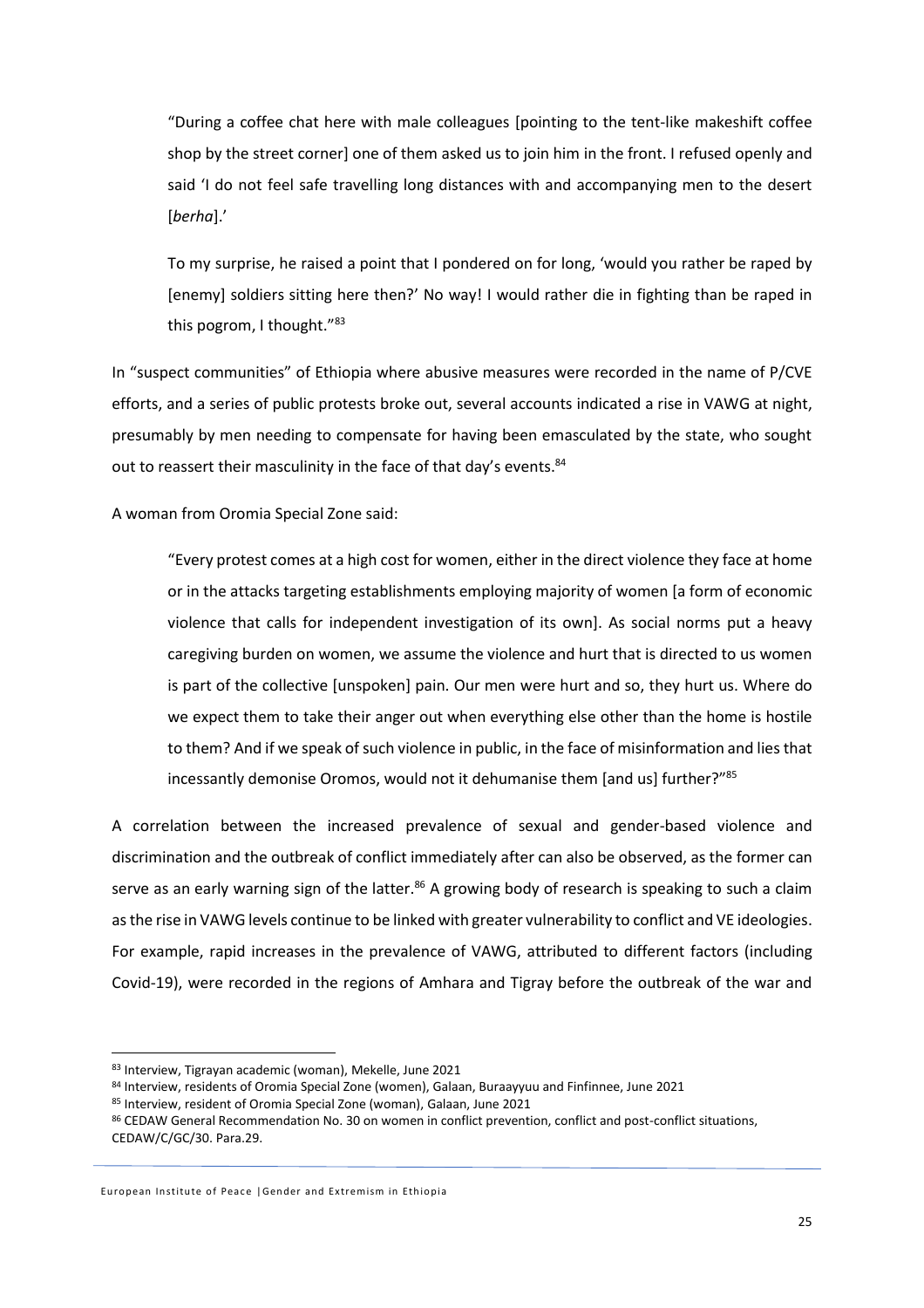varying degrees of violent extremism that followed after. <sup>87</sup> Furthermore, research covering the peace and security status of three countries in Asia found that normalisation of gender inequality and VAWG is a better predictor of support for VE than religiosity, which is a much more commonly cited factor.<sup>88</sup>

While the degree of gender-specific warning signs varied across the research sites, negative yet subtle changes in social norms targeting women and girls were present in all. These changes included restrictions on movement and dressing style, rise in early child marriage, and VAWG including economic violence. Granted a deeper investigation, such changes (i.e., sexist attitudes as well as discriminatory gender norms) can be used as an early indicator of spike in fundamentalism and extremist behaviour; anecdotal accounts of which exist from interviewees in the region of Amhara, Southern Nations, Nationalities and Peoples' (with references to *Halaba* zone) and Oromia.

### <span id="page-28-0"></span>**Conclusion**

Building on gender relations of the Ethiopian society, the research uncovers multi-layered blind spots of P/CVE programmes and reasons for women's association in VE. It contributes to the ongoing gender mainstreaming effort in the field of security and P/CVE. It does so empirically by exploring the how and why of women's association with VE groups and ideologies, and conceptually, by analysing government-supported or led P/CVE programs.

Despite the sparse documentation of the relatively few P/CVE interventions undertaken by the government, the manner in which gender is framed and operationalised has been reductive. While the programmes under scrutiny recognise women's agency and the distinct ways they are culturally positioned to contribute to P/CVE efforts, they are founded upon the reductive rhetoric of womanhood. A critique of the programmes shows that for P/CVE efforts to be effective, they must be based on the realities of women's experiences with violent extremism rather than on gender stereotypes. This signals the potential for ongoing P/CVE efforts to be improved via conscientious apprehension of women's lived experiences through a gendered, intersectional lens.

Women's association in VE stems from diverse, often gendered, reasons and circumstances. Among those that have been researched are the hardening of in-group identity, sense of community and

<sup>87</sup> Tesfaw, L. M., Kassie, A. B., & Flatie, B. T. (2021). Sexual violence and other complications of corona virus in Amhara Metropolitan Cities, Ethiopia. Risk management and healthcare policy, 14, 3563; Gebrewahd, G. T., Gebremeskel, G. G., & Tadesse, D. B. (2020). Intimate partner violence against reproductive age women during COVID-19 pandemic in northern Ethiopia 2020: a community-based cross-sectional study. Reproductive health, 17(1), 1-8.

<sup>88</sup> Pablo Castillo Díaz and Nahla Valii, (2019). Symbiosis of Misogyny and Violent Extremism: New understandings and policy implications. Journal of International Affairs, 72(2), 39.; See also UNDP and UN Women (n 44)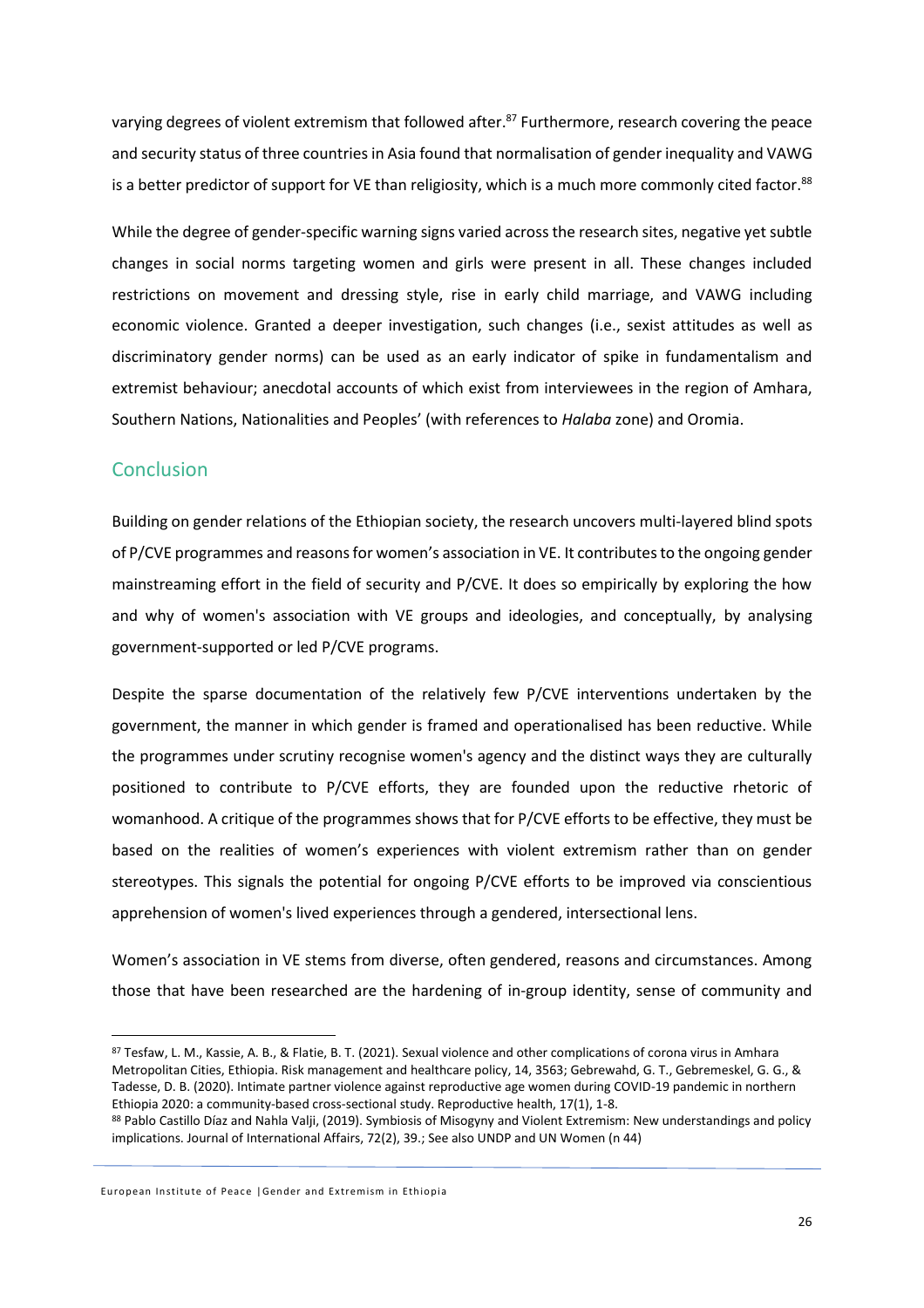seeking recognition, romanticism and fascination with a charismatic leader, as well as a sense of victimhood as a result of government action or inaction including gender-specific violations. All are contributing factors; mostly compounded and cumulatively present in individual cases.

These findings have policy implications as Ethiopian P/CVE efforts either neglect women's experiences in and with VE, or present their role in dichotomies of hapless victims or inherently peaceful beings. Nevertheless, one should not read the findings to mean women are equally as violent as men in the Ethiopian context. It is rather intended to add nuance to existing studies of violent extremism including understanding the gendered participation of women in VE itself as well as P/CVE efforts. At the very least, it is intended to prompt critical reflection on the need to include a gender lens from the very analysis of factors of radicalisation and VE to designing of P/CVE interventions: moving from stereotypes to research-based, intersectional gender analysis.

# <span id="page-29-0"></span>Recommendation: Ways Forward in Effecting Gendered PVE/CVE Responses

# **Encourage and enable gendered (intersectional) and feminist research analysis and policy design on P/CVE**

- $\triangleright$  Support the development and the systematic adoption of a gendered approach to P/CVE including gender-sensitive indicators and sex-disaggregated data and analysis.
- $\triangleright$  Raise awareness among government-affiliated and other security actors on the importance of intersectional analysis, the lack of which can further alienate and disempower communities who are more susceptible to VE influences.
- ➢ Design P/CVE policies and programmes through a feminist security lens, informed by gender relations that encompass women's and men's experiences within many categories of social identities rather than gender stereotypes and monolithic categorisation.

### **Significantly invest in integrated, context-specific and localised approaches to VE**

- $\triangleright$  Invest in context-specific analysis and engagement to understand the drivers of violent extremism and their impacts on women, as well as the diverse roles of women in VE.
- $\triangleright$  Avail formal and informal platforms for the sustainable and systematic representation and participation of women in the drafting, implementation and review of P/CVE programmes and policies nationally.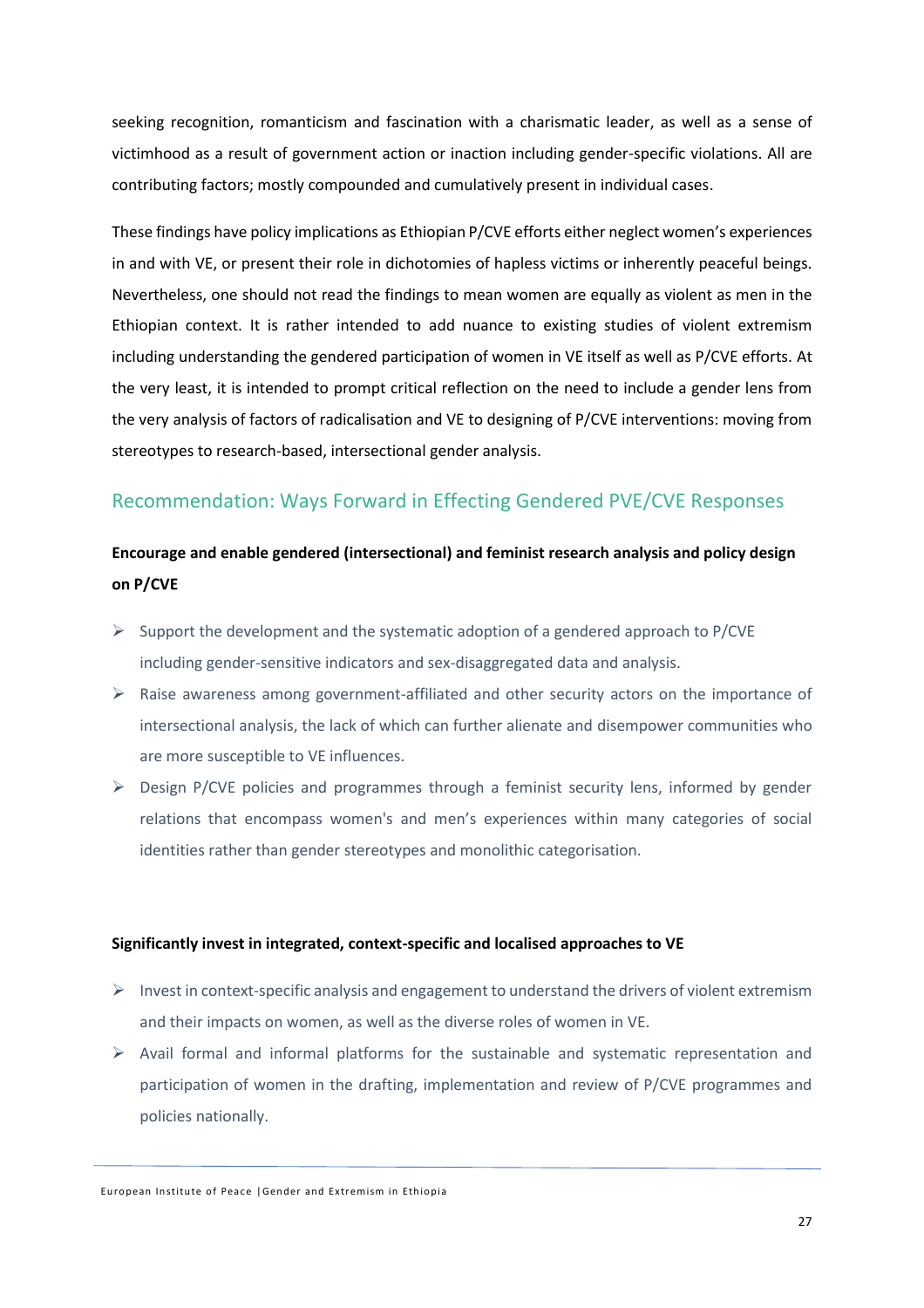$\triangleright$  Forge and enhance meaningful partnerships with local elites including key women figures in ethnic and religious discourses in grassroots mobilisation and the diaspora, women's and youth groups, to build upon local practices and support local ownership.

### **Prioritise engendering and reforming of the security sector during the designing of P/CVE programs**

- $\triangleright$  Ensure that P/CVE actors such as the police force do not reinforce harmful stereotypes and exploit existing infringements on women's human rights [Do No Harm] by respecting gender equality frameworks and Human Rights principles embedded in the Ethiopian constitution.
- ➢ Integrate the implementation of P/CVE policies and programmes that promote women's empowerment and agency – cognisant of diversity in lived experiences, noting the structural drivers to VE, such as sustained violations by state forces and private/non-state actors.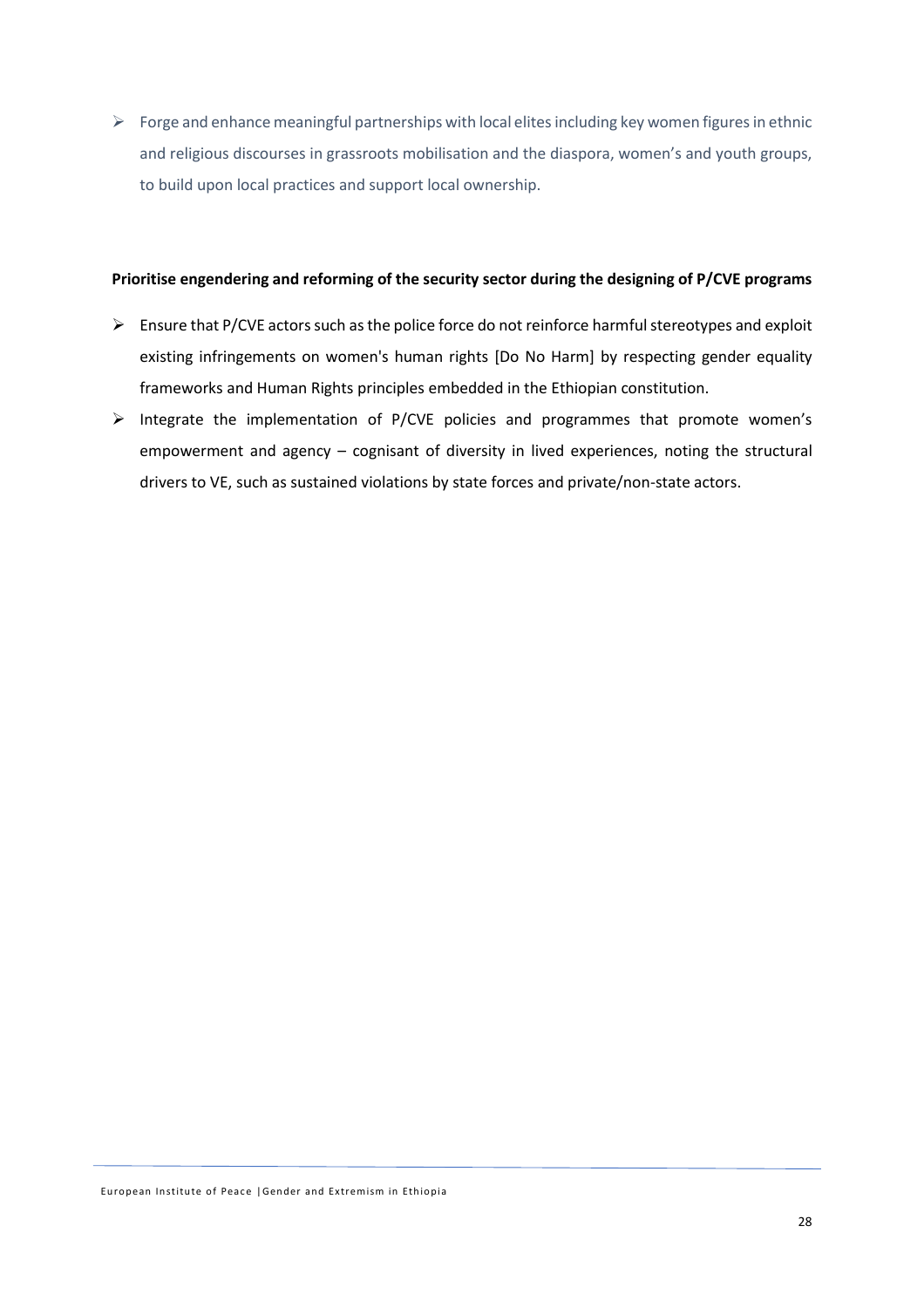### <span id="page-31-0"></span>References

- Ackerly, B. A., & True, J. (2020). *Doing Feminist Research in Political and Social Science* (2nd ed. 2020 ed.). Springer.
- ÅHäll, L. (2017). *Sexing War/Policing Gender: Motherhood, myth and women's political violence (Popular Culture and World Politics)* (1st ed.). Routledge.
- Akkerman, T. (2015). Gender and the radical right in Western Europe: a comparative analysis of policy agendas. *Patterns of Prejudice*, *49*(1–2), 37–60.
- Allo, A. (2017). Protests, Terrorism, and Development: On Ethiopia's Perpetual State of Emergency. *Yale Human Rights and Development Law Journal*, 133-177.
- Aoláin, F. N. (2015, September 17). *Counter-Terrorism Committee: Addressing the Role of Women in Countering Terrorism and Violent Extremism*. Just Security. [https://www.justsecurity.org/25983/counter-terrorism-committee-addressing-role-women](https://www.justsecurity.org/25983/counter-terrorism-committee-addressing-role-women-countering-terrorism-violent-extremism/)[countering-terrorism-violent-extremism/](https://www.justsecurity.org/25983/counter-terrorism-committee-addressing-role-women-countering-terrorism-violent-extremism/)
- Asante, D., & Shepherd, L. J. (2020). Gender and countering violent extremism in Women, Peace and Security national action plans. *European Journal of Politics and Gender*, *3*(3), 311–330.
- Badurdeen, F. A. (2020). Women who volunteer: a relative autonomy perspective in Al-Shabaab female recruitment in Kenya. *Critical Studies on Terrorism*, *13*(4), 616–637.
- Brown, K. E. (2019). Gender, governance, and countering violent extremism (CVE) in the UK. *International Journal of Law, Crime and Justice*, 100371.
- Bryson, R., & Bryson, R. (2018). *Debunking Myths on Gender and Extremism*. Institute for Global Change[. https://institute.global/policy/debunking-myths-gender-and-extremism](https://institute.global/policy/debunking-myths-gender-and-extremism)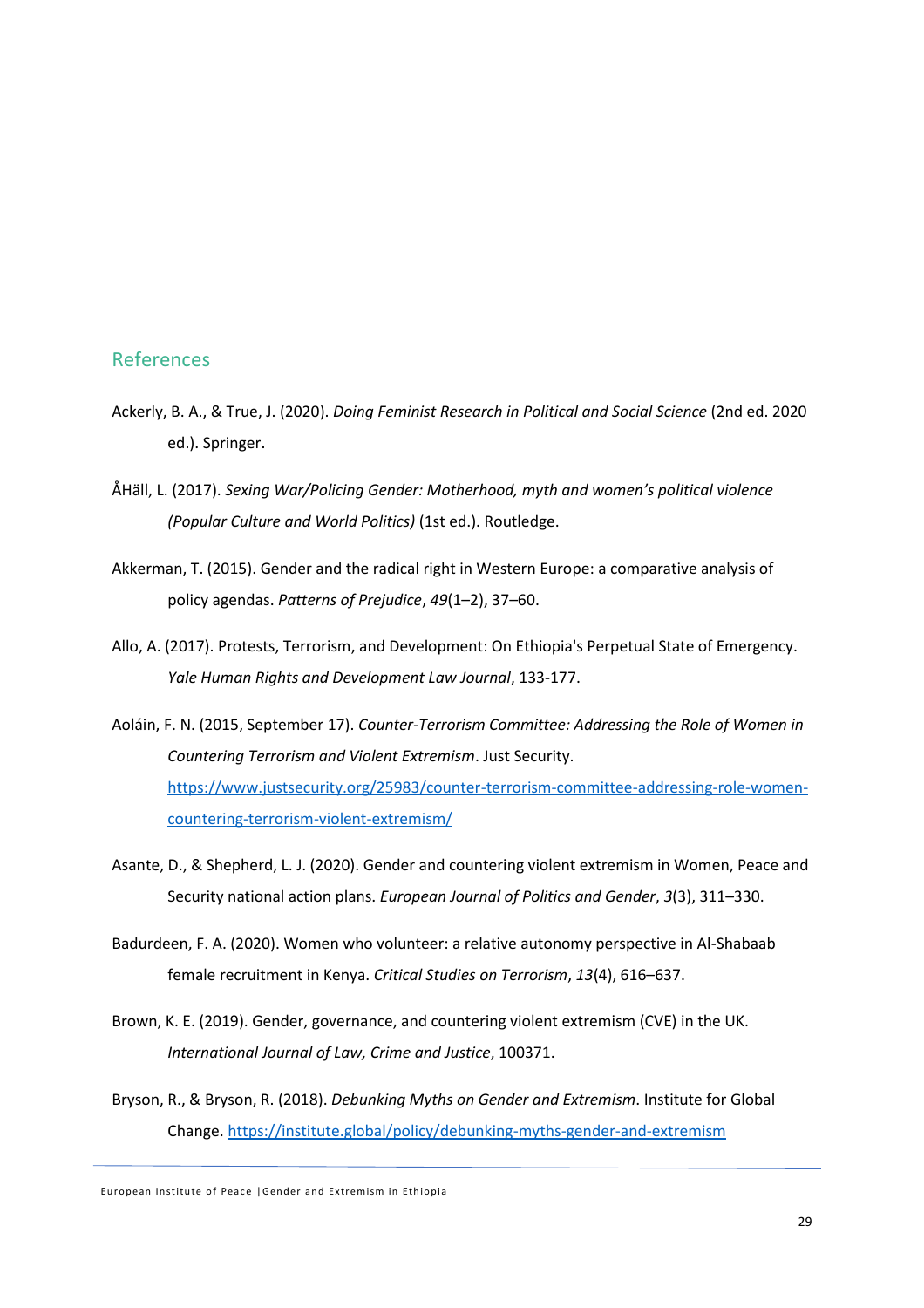- *CEDAW General Recommendation No.25 on Temporary Special Measures,*  CEDAW/C/2004/Wp.1/Rev 1. Note 2.
- Center for Human Rights and Global Justice. (2011). *A Decade Lost: Locating Gender in U.S. Counter-Terrorism*[. https://chrgj.org/wp-content/uploads/2016/09/locatinggender.pdf](https://chrgj.org/wp-content/uploads/2016/09/locatinggender.pdf)
- Chowdhury Fink, N., Zeiger, S., & Bhulai, R. (Eds). (2016). *A man's world? Exploring the roles of women in countering terrorism and violent extremism*. Abu Dhabi: Hedayah and The Global Center on Cooperative Security.
- Cochrane, B., & Smith, D. (2021). The Push and Pull: Women and Violent Extremism. *Academia Letters*. Published[. https://doi.org/10.20935/al2997](https://doi.org/10.20935/al2997)
- Cohn, C. (2012). *Women and Wars: Contested Histories, Uncertain Futures* (1st ed.). Polity.
- *Country Reports on Terrorism 2019: Ethiopia*. (2019). United States Department of State Bureau of Counterterrorism[. https://www.state.gov/reports/country-reports-on-terrorism-](https://www.state.gov/reports/country-reports-on-terrorism-2019/ethiopia/)[2019/ethiopia/](https://www.state.gov/reports/country-reports-on-terrorism-2019/ethiopia/)
- Díaz, P. C., & Valji, N. (2019). Symbiosis of Misogyny and Violent Extremism: New understandings and policy implications. *Journal of International Affairs*, *72*(2), 37-56.
- Doosje, B., Moghaddam, F. M., Kruglanski, A. W., de Wolf, A., Mann, L., & Feddes, A. R. (2016). Terrorism, radicalization and de-radicalization. *Current Opinion in Psychology*, *11*, 79–84.

Feyissa, D. (2011). *The Potential for and Signs of Religious Radicalization in Ethiopia*. DFID.

- GCTF Global Counter Terrorism Forum. (2015) *Good Practices on Women and Countering Violent Extremism*. [https://www.thegctf.org/Portals/1/Documents/Framework%20Documents/GCTF%20Good%](https://www.thegctf.org/Portals/1/Documents/Framework%20Documents/GCTF%20Good%20Practices%20on%20Women%20and%20CVE.pdf?ver=2016-03-29-134644-853) [20Practices%20on%20Women%20and%20CVE.pdf?ver=2016-03-29-134644-853](https://www.thegctf.org/Portals/1/Documents/Framework%20Documents/GCTF%20Good%20Practices%20on%20Women%20and%20CVE.pdf?ver=2016-03-29-134644-853)
- GCTF Global Counter Terrorism Forum. (2019). *Addendum to the GCTF Good Practices on Women and Countering Violent Extremism, with a Focus on Mainstreaming Gender*. <https://www.thegctf.org/LinkClick.aspx?fileticket=jA1tbXKhobE=&portalid=1>

Gordon, E., & True, J. (2019). Gender Stereotyped or Gender Responsive? *The RUSI Journal*, *164*(4), 74–91.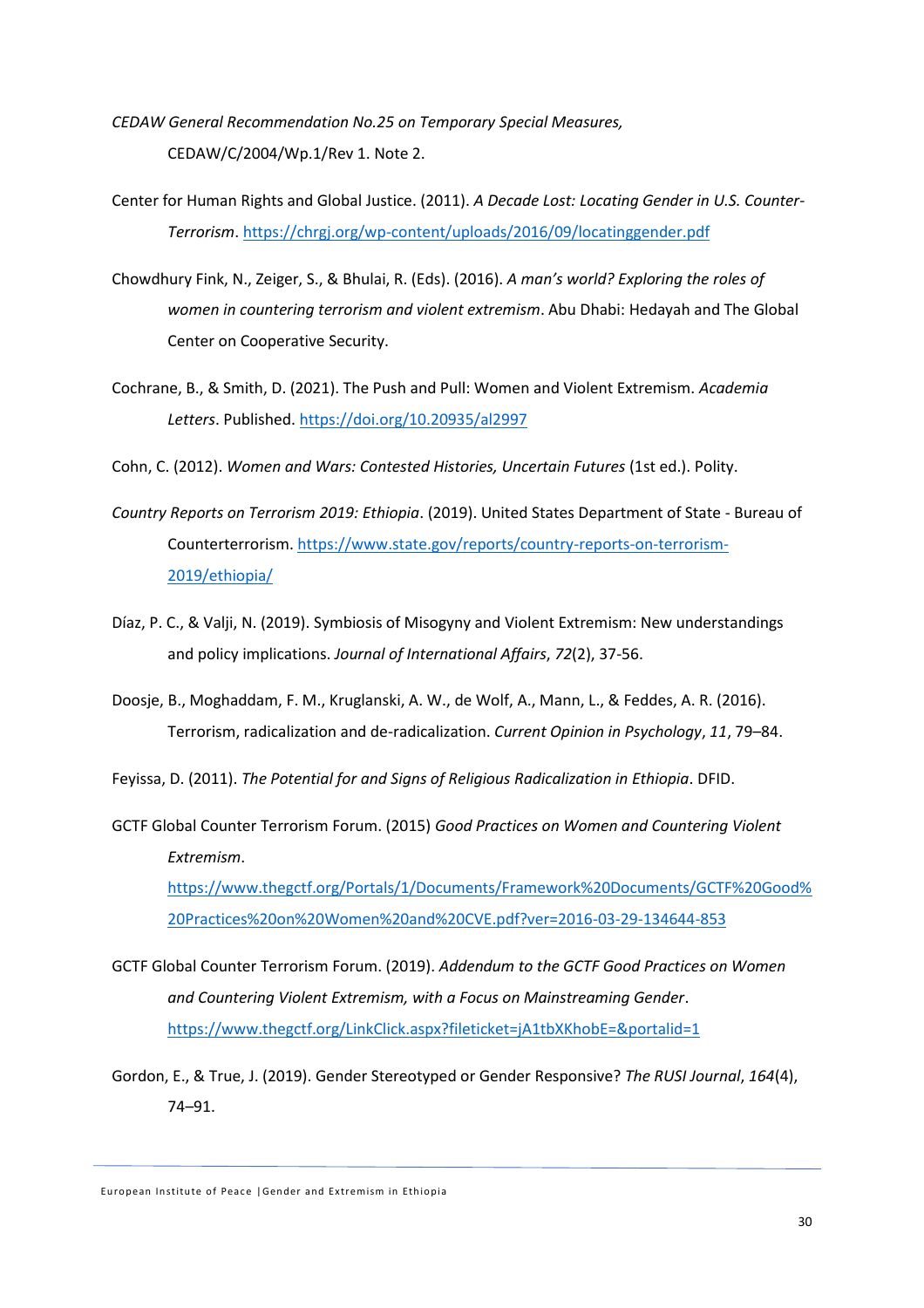- Johnston, M. F., Iqbal, M., & True, J. (2020). The Lure of (Violent) Extremism: Gender Constructs in Online Recruitment and Messaging in Indonesia. *Studies in Conflict & Terrorism*, 1–19.
- Kadir, S. (2021). *Ethiopia: The Oromo Liberation Army is not a terrorist organisation*. The Africa Report.Com. [https://www.theafricareport.com/111812/ethiopia-the-oromo-liberation](https://www.theafricareport.com/111812/ethiopia-the-oromo-liberation-front-is-not-a-terrorist-organisation/)[front-is-not-a-terrorist-organisation/](https://www.theafricareport.com/111812/ethiopia-the-oromo-liberation-front-is-not-a-terrorist-organisation/)
- Kedida, D. K. (2020). *Police Women's Empowerment in Ethiopia. Oromia in Perspective*. Police Women's Empowerment in Ethiopia: Oromia in Perspective, 50-64 <https://www.grin.com/document/1005524>
- Kessels, E., Durner, T., & Schwartz, M. (2016). *Violent Extremism and Instability in the Greater Horn of Africa: An Examination of Drivers and Responses*. Global Center on Cooperative Security.
- Lorentzen, J. (2021). Women as 'new security actors' in preventing and countering violent extremism in Mali. *International Affairs*, *97*(3), 721–738.
- Ní Aoláin, F. (2013). Situating Women in CounterterrorismDiscourses: Undulating Masculinities and Luminal Femininities. *Boston University Law Review*, *93*, 1085–1122.
- Ní Aoláin, F. D. (2015). *Jihad, Counter-Terrorism and Mothers*. Just Security. <https://www.justsecurity.org/20407/jihad-counter-terrorism-mothers/>
- Ní Aoláin, F. (2015). *Counter-Terrorism Committee: Addressing the Role of Women in Countering Terrorism and Violent Extremism*. Just Security. [https://www.justsecurity.org/25983/counter-terrorism-committee-addressing-role-women](https://www.justsecurity.org/25983/counter-terrorism-committee-addressing-role-women-countering-terrorism-violent-extremism/)[countering-terrorism-violent-extremism/](https://www.justsecurity.org/25983/counter-terrorism-committee-addressing-role-women-countering-terrorism-violent-extremism/)
- Ní Aoláin, F. (2016). The 'war on terror' and extremism: assessing the relevance of the Women, Peace and Security agenda. *International Affairs*, *92*(2), 275–291.
- Ní Aoláin, F., & Huckerby, J. (2018). *Gendering Counterterrorism: How to, and How Not to – Part I*. Just Security.<https://www.justsecurity.org/55522/gendering-counterterrorism-to/>
- Obuyi, R. Z. (2019). Role of Women in Countering Violent Extremism. The Case of Kwale County, Kenya. *International Journal of Peace, Education and Development*, *7*(2), 121-127.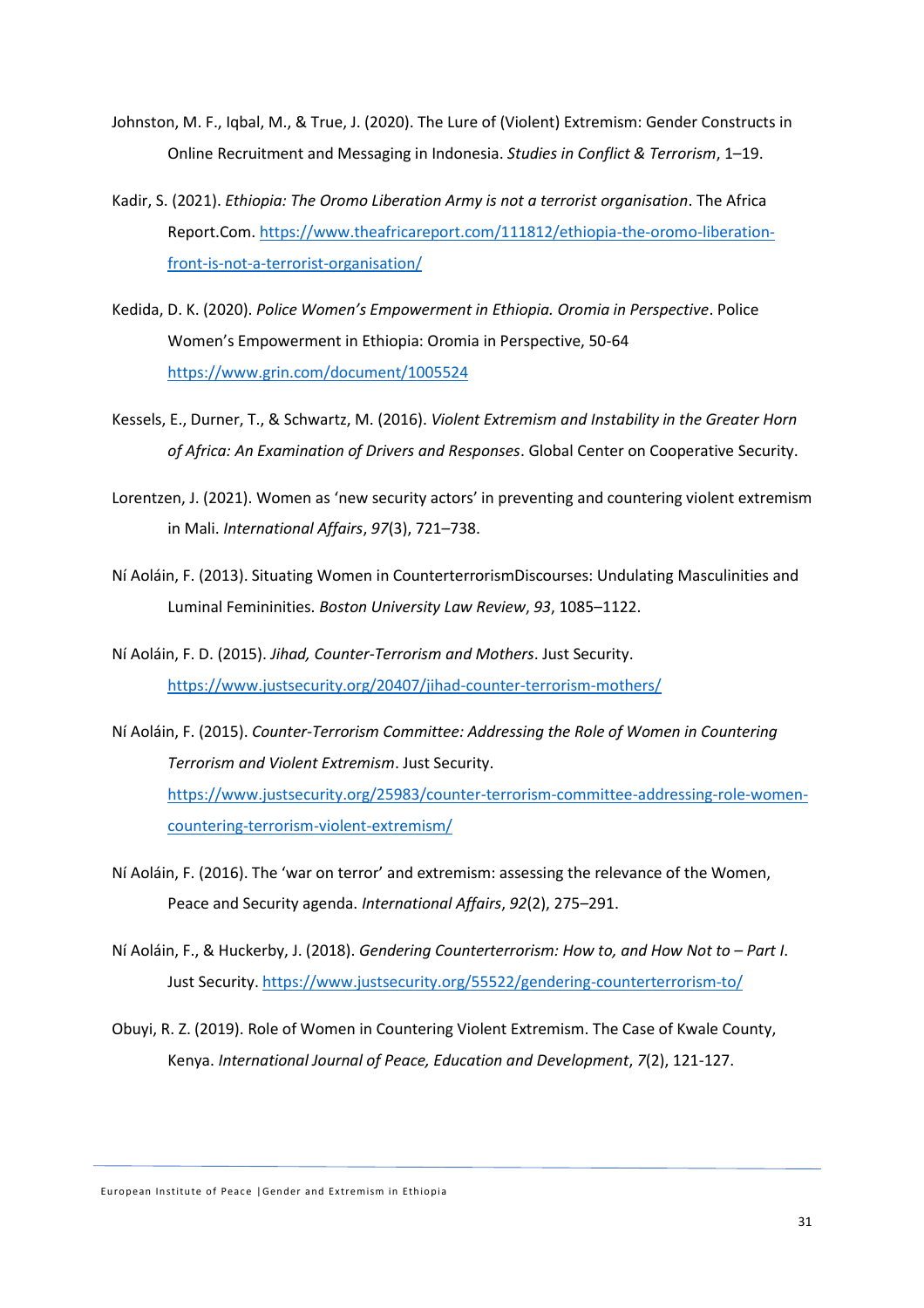- OSCE. (2019). *Understanding the Role of Gender in Preventing and Countering Violent Extremism and Radicalization That Lead to Terrorism - Good Practices for Law Enforcement*. OSCE. <https://www.osce.org/secretariat/420563>
- ØStebø, T. etal. (2021). *Religion, Ethnicity and Charges of Extremism: The Dynamics Inter-Communal Violence in Ethiopia*. EIP. [https://www.eip.org/wp-content/uploads/2021/03/Ostebo-et-al-](https://www.eip.org/wp-content/uploads/2021/03/Ostebo-et-al-2021-Religion-ethnicity-and-charges-of-Extremism-in-Ethiopia-final.pdf)[2021-Religion-ethnicity-and-charges-of-Extremism-in-Ethiopia-final.pdf](https://www.eip.org/wp-content/uploads/2021/03/Ostebo-et-al-2021-Religion-ethnicity-and-charges-of-Extremism-in-Ethiopia-final.pdf)
- Patel, S., & Westermann, J. (2018). Women and Islamic-State Terrorism: An Assessment of How Gender Perspectives Are Integrated in Countering Violent Extremism Policy and Practices. *Security Challenges*, *14*(2), 53-83.
- Peretz, T. (2016). Why Study Men and Masculinities? A Theorized Research Review. *Graduate Journal of Social Science*, *12*(3), 30–43.
- Striegher, J. L. (2015). "Violent-Extremism: An Examination of a Definitional Dilemma" *The Proceedings of 8th Australian Security and Intelligence Conference* held from the 30 November – 2 December 2015 at Edith Cowan University Joondalup Campus Perth Western Australia pp. 75–86.
- Tank, P., & Skjelsbæk, I. (2020). *Gender and Preventing Violent Extremism*. Conflict Analysis & Prevention Center.<http://cap-center.org/gender-and-preventing-violent-extremism/>
- Tefera, E. M. (2005). The Invincible Invisibles: Ethiopian Women in Conflict and Peacemaking. In E. Natukunda -Togboa, & D. R. Montero (Eds.), *Gender and Peace Building*, 113-125.
- *The Discourse of Violent Extremism and Responses to it in the Ugandan context.* (2020). Life & Peace Institute. [https://life-peace.org/resource/the-discourse-of-violent-extremism-and](https://life-peace.org/resource/the-discourse-of-violent-extremism-and-responses-to-it-in-the-ugandan/)[responses-to-it-in-the-ugandan/](https://life-peace.org/resource/the-discourse-of-violent-extremism-and-responses-to-it-in-the-ugandan/)
- The Fund for Peace. (2021). *Fragile States Index 2021 – Annual Report*. <http://fragilestatesindex.org/2021/05/20/fragile-states-index-2021-annual-report/>
- United States Institute of Peace, & Holmer, G. (2013, September). *Countering Violent Extremism: A Peacebuilding Perspective*. [https://www.usip.org/sites/default/files/SR336-](https://www.usip.org/sites/default/files/SR336-Countering%20Violent%20Extremism-A%20Peacebuilding%20Perspective.pdf) [Countering%20Violent%20Extremism-A%20Peacebuilding%20Perspective.pdf](https://www.usip.org/sites/default/files/SR336-Countering%20Violent%20Extremism-A%20Peacebuilding%20Perspective.pdf)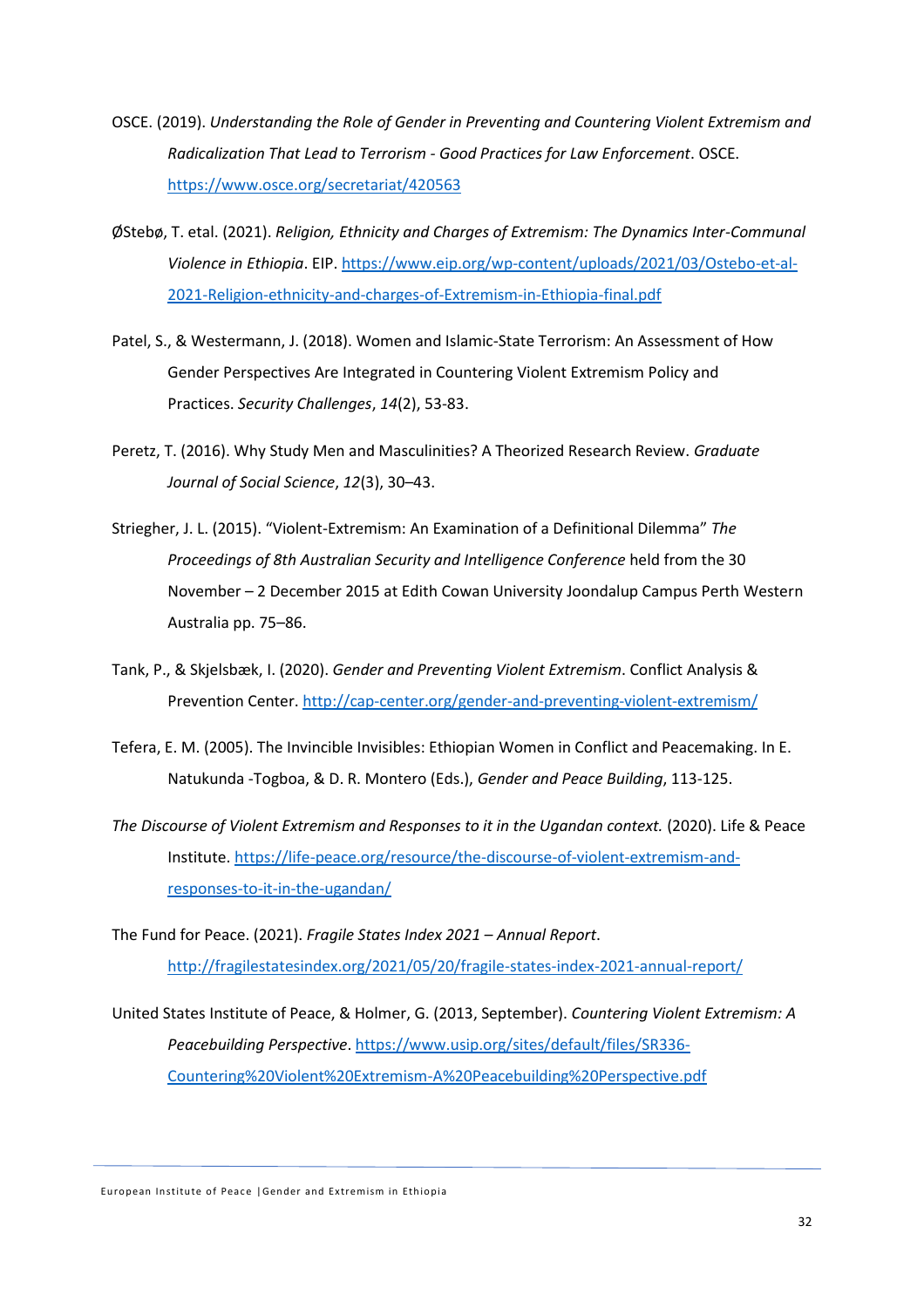- White, J. (2020). Gender in Countering Violent Extremism Program Design, Implementation and Evaluation: Beyond Instrumentalism. *Studies in Conflict & Terrorism*, 1–24.
- Yusuf, S. (2021). *Managing Ethiopia's ethnic divisions through constitutional design*. Institute for Security Studies. [https://issafrica.org/research/east-africa-report/managing-ethiopias](https://issafrica.org/research/east-africa-report/managing-ethiopias-ethnic-divisions-through-constitutional-design)[ethnic-divisions-through-constitutional-design](https://issafrica.org/research/east-africa-report/managing-ethiopias-ethnic-divisions-through-constitutional-design)
- Zenn, J., & Pearson, E. (2014). Women, Gender and the evolving tactics of Boko Haram. *Journal of Terrorism Research*, *5*(1), 46-57.